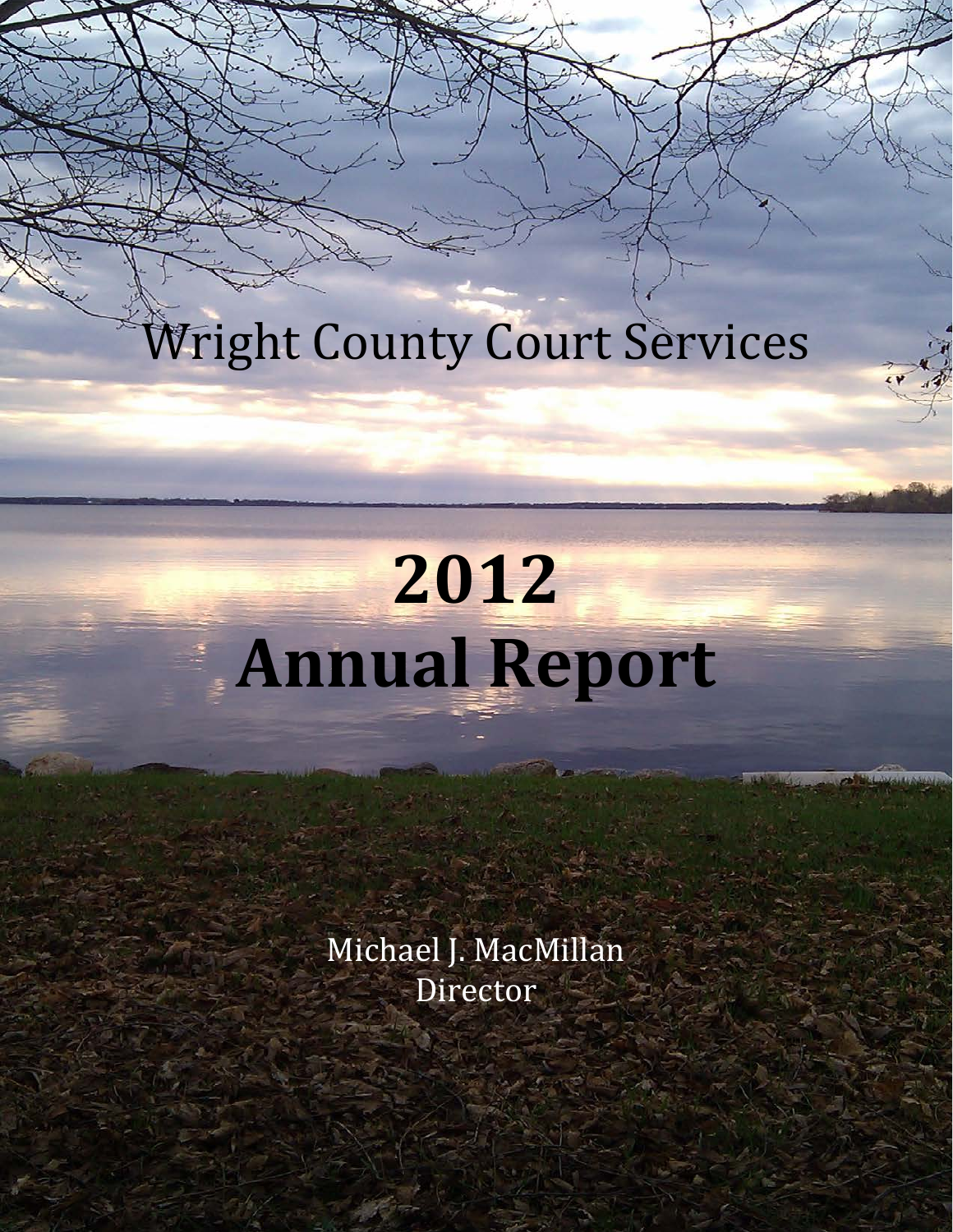## Table of Contents

| ORGANIZATIONAL STRUCTURE 2                                                             |  |
|----------------------------------------------------------------------------------------|--|
|                                                                                        |  |
|                                                                                        |  |
|                                                                                        |  |
|                                                                                        |  |
| STATISTICAL OVERVIEW 16                                                                |  |
| COURT SERVICES' FINANCIAL FACTS  16<br><b>JUVENILE OUT-OF-HOME PLACEMENT FIGURES16</b> |  |
|                                                                                        |  |

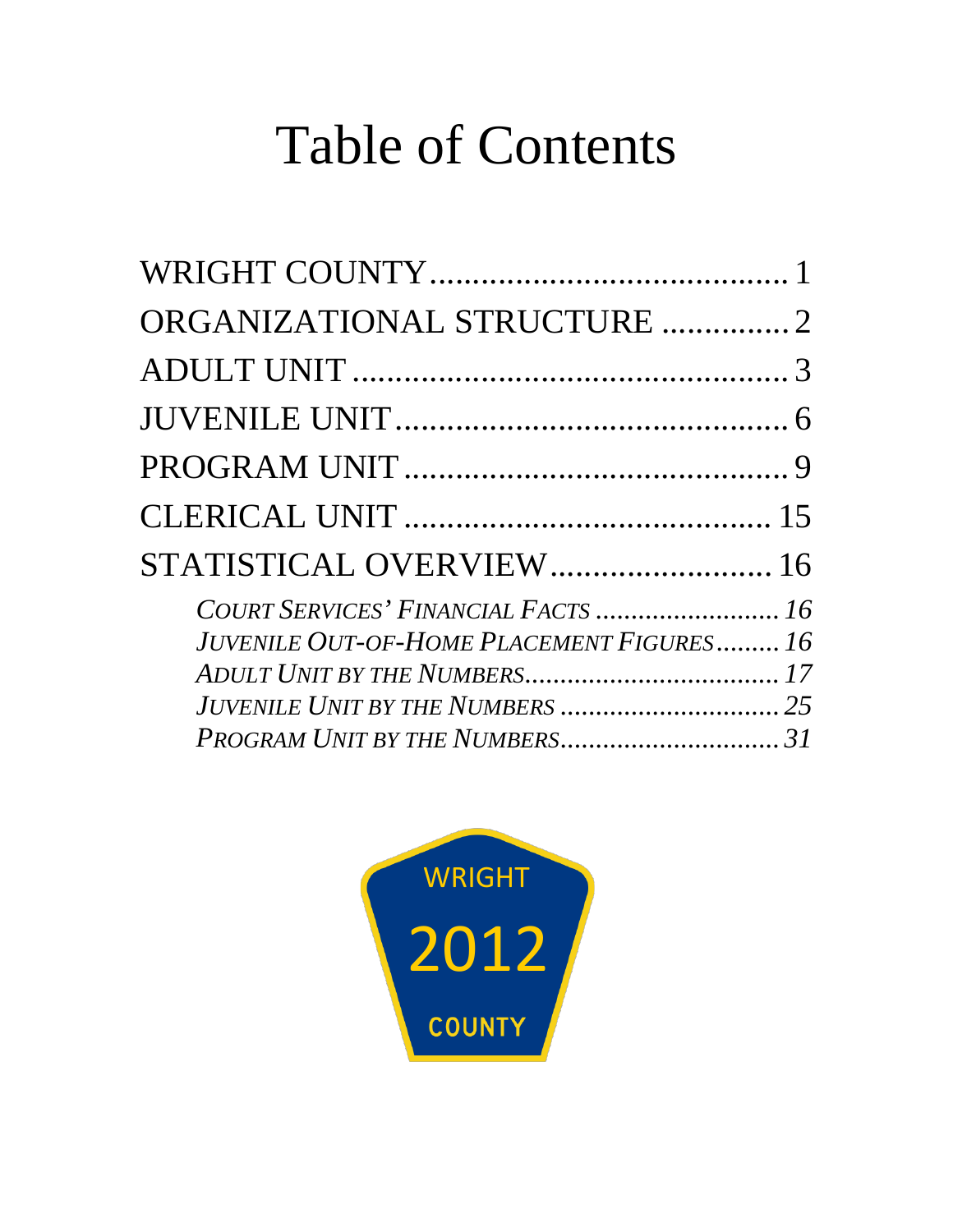## **Wright County**

<span id="page-2-0"></span>Wright County covers more than 716 square miles, with much of the area classified as agricultural (approximately 69%). The county government operated on a budget of **\$100,217,120 (2012)**. Wright County is one of the eighty-seven counties in Minnesota. There are five seated commissioners in the county: Rose Thelen, Dick Mattson, Patrick Sawatzke, Jack Russek, and Elmer Eichelberg.

### *Tenth Judicial District*

Wright County is in the Tenth Judicial District, along with Anoka, Chisago, Isanti, Kanabec, Pine, Sherburne, and Washington counties. There are forty-five judges in the district, making it the second largest of Minnesota's ten judicial districts. Wright County is the third largest bench in the district with the Honorable Judges Stephen M. Halsey, Jonathan N. Jasper, Kathleen A. Mottl, Michele A. Davis, Geoffrey Tenney, Elizabeth H. Strand, and Catherine McPherson presiding. The Honorable Judge Jonathan N. Jasper relocated to Anoka County. The Honorable Judge Elizabeth H. Strand was sworn in to fill his vacancy.

The Chief Judge of the Tenth Judicial District is the Honorable John C. Hoffman, Washington County. The Tenth Judicial District Administrator is Mike Moriarity, assisted by Assistant District Administrator Nancy McCabe.

#### *The mission statement reflects the following beliefs:*

Society has a right to be protected from individuals who cause harm to others. When public safety is not compromised, the interests of most offenders are best served through Evidence Based and Restorative Practices. The person should leave the criminal justice system in a positive manner and as a more productive citizen.

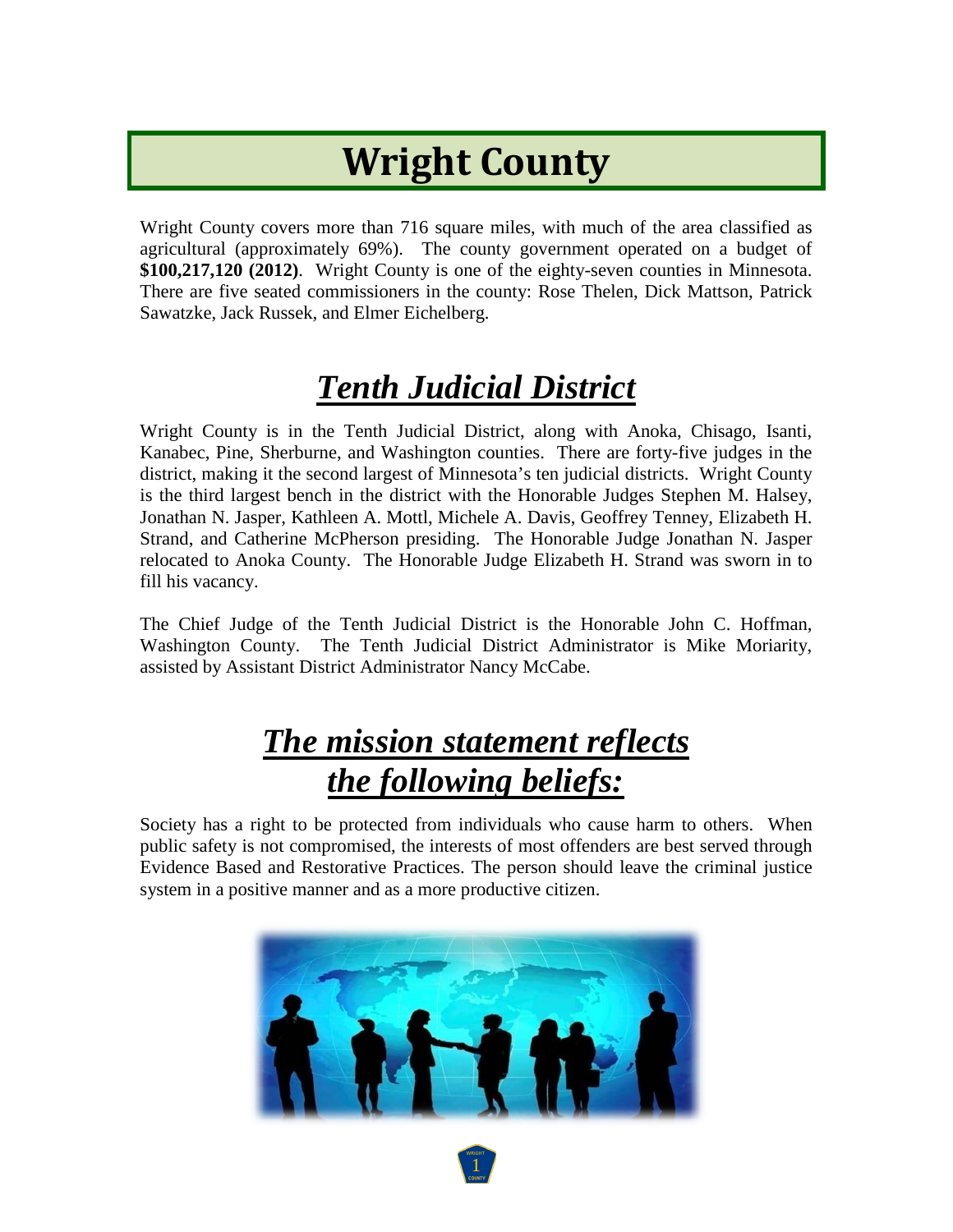### **Organizational Structure**

<span id="page-3-0"></span>

**Adult Unit** – Supervises adult offenders convicted of gross misdemeanors, misdemeanors, felony-level DWIs, and felony-level charges that are reduced to gross misdemeanors or misdemeanors.

**Juvenile Unit** – Supervises juveniles, ages 10 to 21, who have been adjudicated delinquent or received a stay of adjudication for any offense.

**Program Unit** – Supervises low-risk adult and juvenile offenders and all pre-trial conditional release offenders. The unit also provides educational and community service programs.

**Clerical Unit** – Provides support to the different units of the probation department and Director. They record statistical data through the use of Court Services Tracking System, and perform accounting and administrative functions for the department.

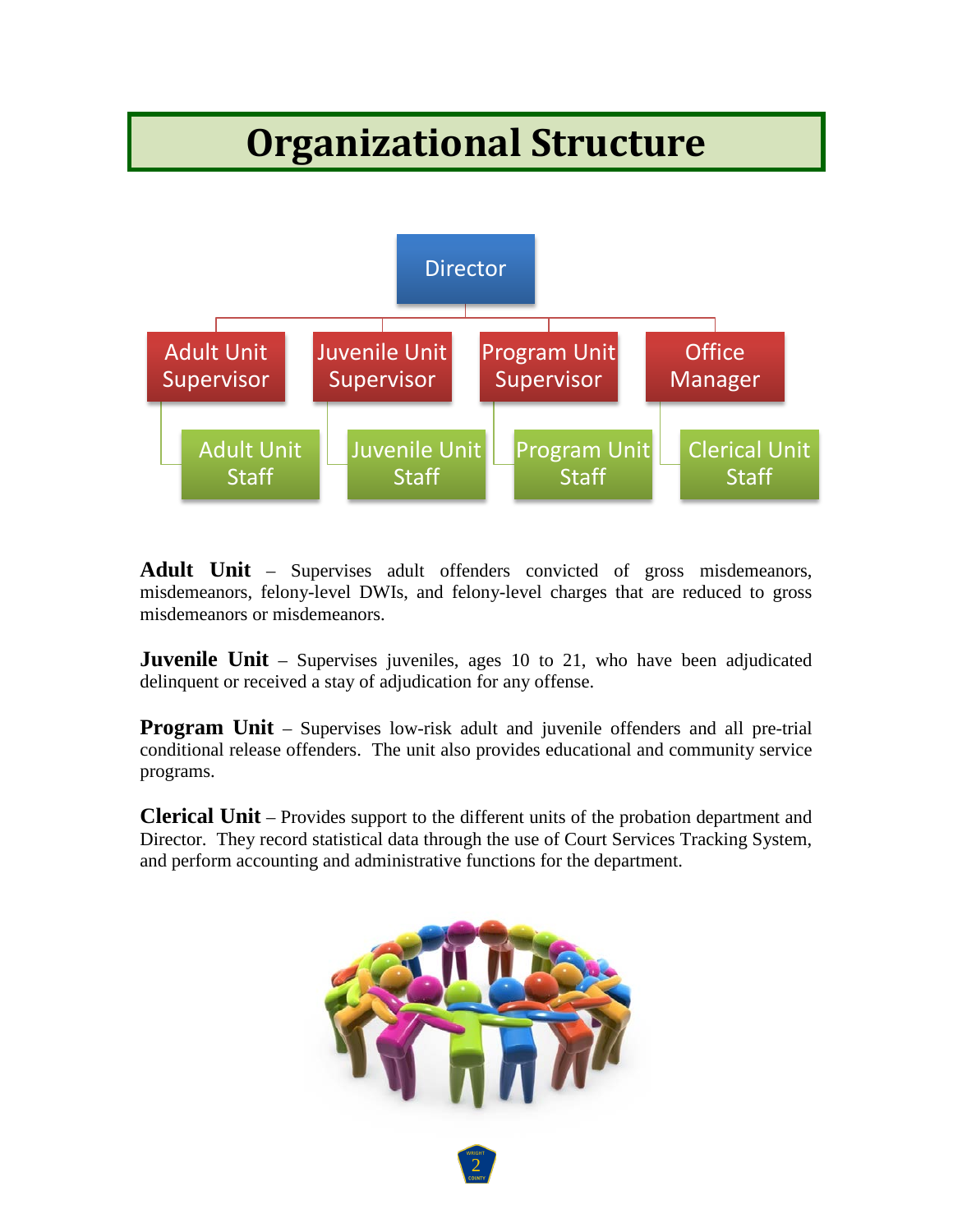### **Adult Unit**

<span id="page-4-0"></span>The Adult Unit supervises adult offenders convicted of misdemeanor and gross misdemeanor offenses. In addition, the unit supervises all felony DWI offenders. Probation agents are assigned to specific communities for the supervision of offenders. Besides supervising, agents conduct pre-sentence investigations, drug/alcohol testing, and preparing and submitting probation violations. Agents work closely with community partners that include prosecutors, law enforcement, human services, schools, local businesses, and mental health and drug/alcohol treatment providers.

| <b>Staff</b>              | <b>Title – Areas of Responsibility</b>                               |
|---------------------------|----------------------------------------------------------------------|
| Tom Feddema               | <b>Adult Unit Supervisor</b>                                         |
| Joe Backes*               | Career Agent – Cokato, Maple Lake                                    |
| Darnell Brethorst*        | Career Agent – Annandale, Clearwater, South Haven,<br>Monticello     |
| Ryan Busch                | Senior Agent – Buffalo                                               |
| Ben Ehlinger              | Senior Agent – Intensive Supervision Program (ISP)                   |
| Neal Huemoeller           | Senior Agent – Monticello, Buffalo                                   |
| Chris Jahnke              | Career Agent - Albertville, St Michael, Otsego, Hanover,<br>Rockford |
| Sherry Schliesing*        | Career Agent – Delano, Howard Lake, Montrose, Waverly                |
| Tammi Solarz              | Senior Agent – Intensive Supervision Program (ISP)                   |
| Janelle Webb <sup>*</sup> | Senior Agent – Out of County                                         |

\*Staffing change in 2012

There were 3,290 adult offenders, including diversion and court-ordered cases, supervised in 2012. Thirty-seven percent of those were non-Wright County offenders.

The adult unit continues to implement best practices with all of our offenders within the criminal justice system. The Level of Services/Case Management Inventory (LSCMI) risk/needs assessment is used on all offenders to assess risk/needs and to help determine the appropriate supervision level for each offender. Agents also assist offenders in developing a case plan to encourage them to work on other risk areas in their lives. In doing so, they can live a more productive life and, hopefully, remain out of the criminal justice system in the future.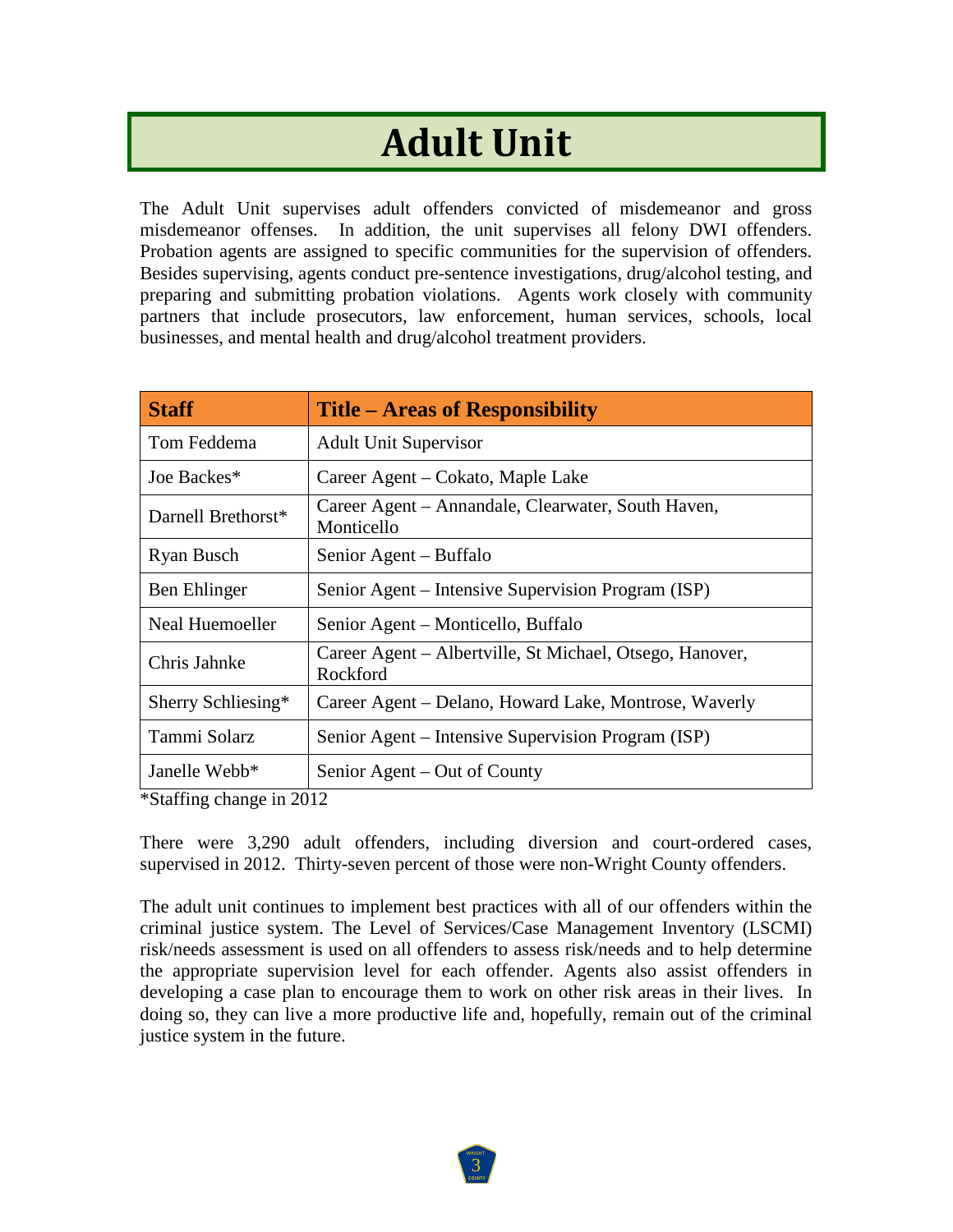As part of adult probation, the Adult Unit has used Evidence Based Practices since 2008. In 2012, all agents were trained in the Level of Services/Case Management Inventory (LSCMI) risk/needs assessment tool. This is an upgrade from the previously used Level of Service Inventory-Revised (LSI-R) risk/needs tool. The LSCMI is a more extensive tool that uses motivational interviewing to assist with more in-depth case planning with the offenders. Agents have found that the initial interviews with the offenders are more extensive, but the additional information gathered has been vital to the courts for sentencing and violation hearings, data sharing with other criminal justice organizations, case planning with the offenders, and overall supervision of offenders on our caseloads. Agents have found that our caseloads have remained consistent, but the information and overall knowledge of their offenders has improved greatly, which has only improved the supervision and accountability to high-risk offenders in our community.

#### *Intensive Supervision Program*

Wright County Court Services' Adult Intensive Supervision Program (ISP) began in 2001. The goal of the ISP group is rehabilitation and providing the opportunity for offenders to connect to and be involved in the community, while holding them accountable and monitoring their behavior. In 2012, there were 87 offenders supervised; 71% percent were employed and 4% were disabled. ISP offenders are required to enroll in electronic home monitoring and attend Alcoholics Anonymous and a chemical dependency group. Other resources, such as The Work Force Center, are available based on their needs.

#### **Overall Statistics**

- A total of 308 offenders have been supervised since program began.
- Of those 308 offenders, 31 (10%) were females and 277 were males (90%).
- Only nine repeat offenders while they were actively on ISP.

#### *2012 Jail Treatment Program*

The Wright County New Beginnings Jail Treatment Program was implemented on June 1, 2010. The program was the result of a planning process initiated by Wright County Court Services and involved representatives from the Court, Defense Bar, Department of Corrections, County Jail, Prosecution, and New Beginnings Treatment Facility.

The New Beginnings Jail Treatment Program is considered an intensive outpatient program consisting of two phases. Phase I is the in-jail phase of the program that includes three hours of treatment Monday through Friday. Phase II is a twelve-week aftercare program where offenders meet an hour each week for group sessions.

*See statistics on pages 17 through 23.*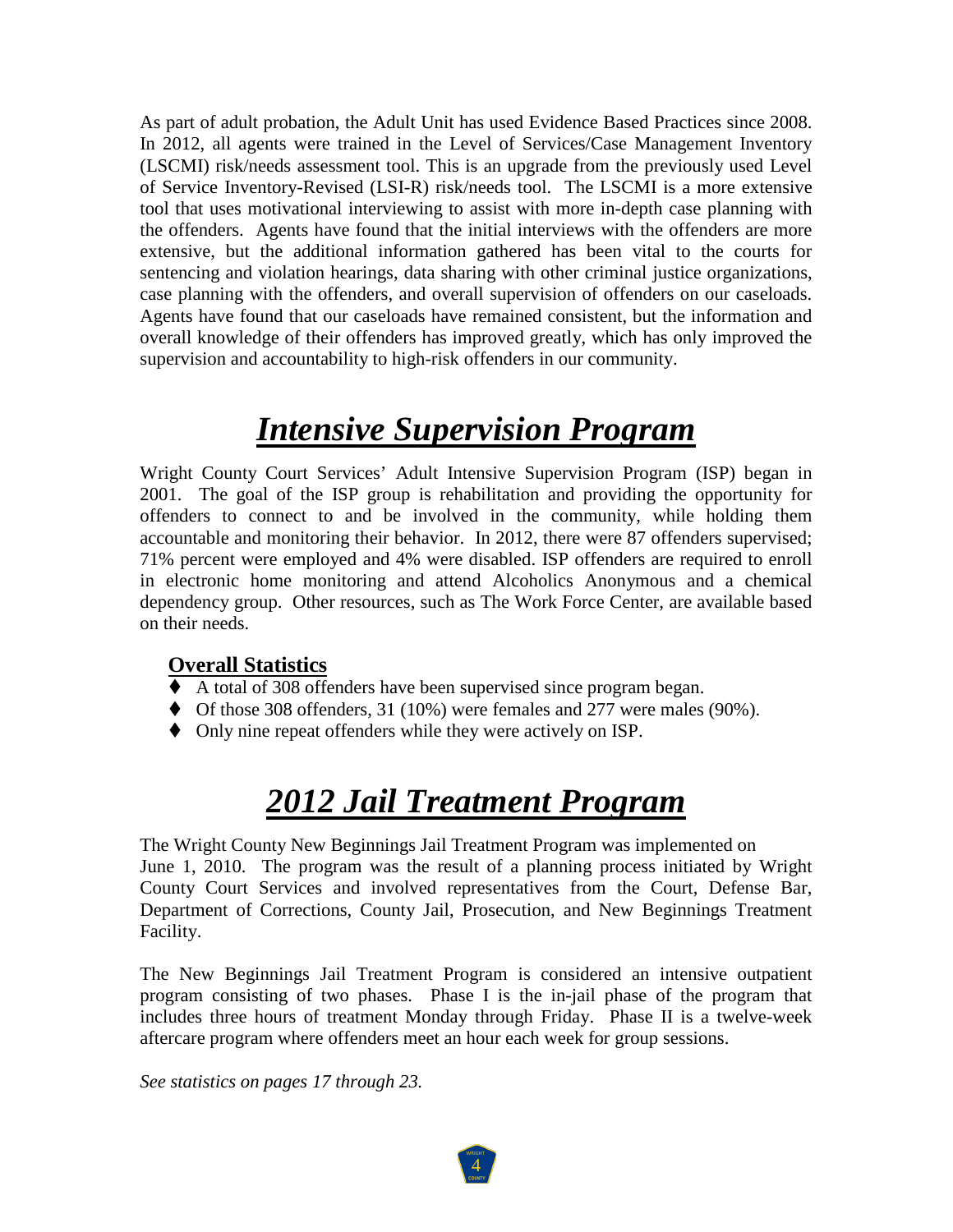#### *Wright County Coordinated Community Response to Domestic Violence*

Wright County Criminal Justice System has worked to develop a coordinated county response to domestic violence. The Wright County Representatives from Court Services, County Attorney, Wright County Sheriff's Office, Buffalo Police Department, Annandale Police Department, Howard Lake Police Department, and a Wright County Commissioner have been working together since 2009 to improve accountability for offenders and increase victim safety.

Court Services and the Coordinated Community Response (CCR) team have continued to emphasize the need for continued training and awareness for all in the criminal justice system.

As part of the CCR program, the Batterer's Intervention Program (BIP) for offenders has been running since October of 2010. They currently have seven trained facilitators from Wright County Court Services, Central MN Mental Health Center, and the MN Department of Corrections. The program has three full-time groups running in the Buffalo and Monticello area. These groups have become a very vital piece to Wright County's response to domestic violence.

The CCR currently uses the Duluth Model 6-month curriculum which focuses on equality, power, and control within relationships. All intimate partner domestic-related offenses (domestic assaults, orders for protection violations, violation of harassment orders, domestic strangulations, etc…) are referred to this program. To date, there have been 76 offenders who have successfully completed the program since October of 2010, and only two have received new domestic- related charges. Offenders who have completed the program have made comments such as:

- "My children are no longer in fear of me."
- "I now know that violence is not an option anymore."
- ◆ "Don't have to hit someone to be in control."
- "I don't want my kids to model my violent behavior."
- ◆ "Control comes in many forms."
- "Core beliefs and learned behaviors are hard to break."

Court Services had 132 new adult and 10 new juvenile domestic-related offenses that were supervised in 2012. There were a total of 377 adult offenders and 20 juvenile offenders on probation for domestic-related offenses.

*See statistics on page 24.*

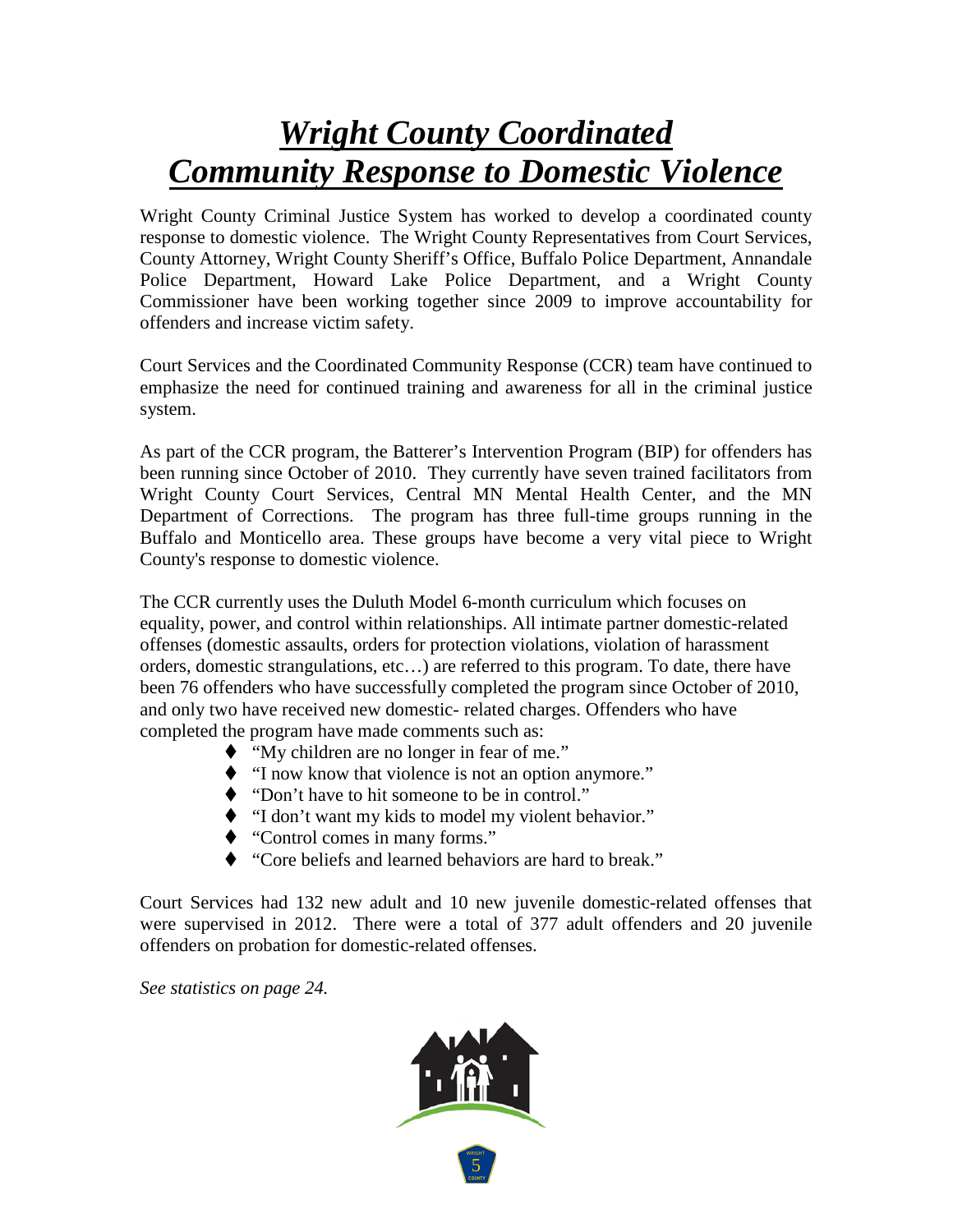### **Juvenile Unit**

<span id="page-7-0"></span>The Juvenile Unit provides supervision for juvenile offenders placed on probation for all levels of offenses. Caseloads are assigned to Juvenile Agents by the school district the youths attend. We use a validated tool, Youth Level of Service (YLS), to determine the level of supervision (high, medium, or low). Medium-risk and high-risk offenders work with their Juvenile Agent to develop a case plan that identifies goals to enhance positive change. Low-risk offenders are supervised by our group supervision program through the Program Unit.

| <b>Staff</b>             | <b>Title – Areas of Responsibility</b>                           |
|--------------------------|------------------------------------------------------------------|
| <b>B.</b> Abe Abrahamson | Juvenile Unit Supervisor                                         |
| Joe Backes*              | Career Agent - Maple Lake, Cokato                                |
| Jake Bohnsack            | Senior Agent - Intensive Supervision Program (ISP)               |
| <b>Carter Diers</b>      | Career Agent - Albertville, Otsego, Rogers,<br>St. Michael       |
| Nathan Miller*           | Career Agent - Monticello, Annandale, Clearwater                 |
| <b>Brian Stoll</b>       | Senior Agent - Buffalo, Hanover, Montrose,<br>Rockford, Delano   |
| Melissa Holthaus         | Senior Agent - Buffalo, Hanover, Montrose,<br><b>Howard Lake</b> |

\*In 2012, Joe Backes was assigned a joint caseload of adult and juvenile offenders. Nathan Miller was then assigned some of Joe Backes' caseload.

It was another rewarding year in 2012 for the Juvenile Unit. As a unit, we are very focused on prevention. Staff presented to various schools, county groups, and youth groups on issues such as internet/cell phone safety, chemical awareness, collateral consequences, and responsible thinking.

Juvenile Agents are also very involved in Safe Schools, which is our networking initiative that is present in all ten school districts in Wright County. Our Safe Schools program has been recognized by the MN Department of Education as an example of a model collaboration that works between schools and county government.

Court Services facilitates a court-referred program called TruThought, which is a cognitive behavioral program that helps offenders identify their thinking errors and learn appropriate methods of problem solving. TruThought programming can take place in a formal classroom setting or during individual field visits during a difficult situation that would normally require a corrective punitive response. While using TruThought skills, the offender is involved in the decision making process and the supervising agent has been able to address the solution to the problem in a variety of ways.

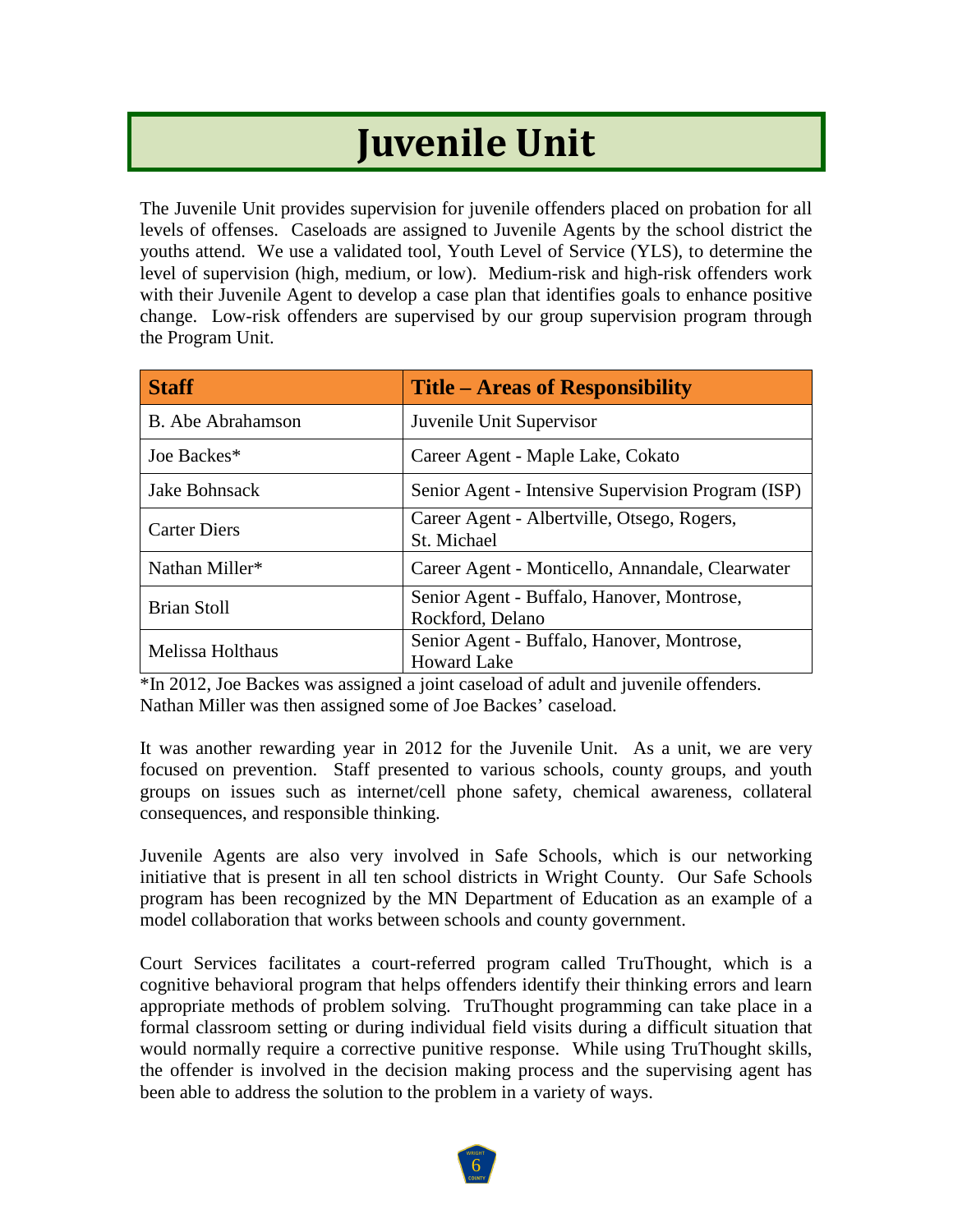Juvenile Agents are actively involved in wRight Choice, an alternative-to-suspension program that is housed in the lower level of the Wright County Government Center. wRight Choice is a joint effort among many school districts and provides academic and restorative justice practices to help suspended students stay on track, learn from their mistakes, and ease their transition back into their school.

Juvenile Agents use assessment tools to identify risk and needs of juvenile offenders. The Youth Level of Service (YLS) helps staff apply the appropriate supervision level for juvenile offenders. We continue to provide mandated mental health screening for most delinquent juveniles to help identify juveniles who need further mental health testing. Finally, probation agents provide the Court with written reports to provide judges additional information prior to disposition.

### *Juvenile Unit Intensive Supervision Program*

The Juvenile Intensive Supervision Program (ISP) continues to provide additional support to high-risk young offenders leaving long-term, out-of-home placement. Additionally, we identify high-risk youth remaining in the community who would benefit from this program. In 2012, ISP incorporated the cognitive skills-based program, TruThought. This process has ultimately helped reduce out-of-home placements and assisted the offender to improve their decision making skills. ISP continues to provide frequent weekly face-to-face contact, electronic home monitoring, random drug screens, and community resources, such as Central MN Mental Health Center, Village Ranch, Work Connection, and The Workforce Center. We continue to aid young offenders involved in ISP to enhance their opportunity to succeed in their homes, communities, and schools.

In 2012, we had six youth complete ISP, four successfully (66%) and two reoffended/unsuccessful (34%). Since the inception of ISP in 2011, we have observed the following:

- ◆ 79% successfully completed ISP with no need for long-term placement.
- 71% of the youth involved in ISP did not commit another delinquent offense.
- ◆ 113 juveniles have completed ISP since it began in 2001.

*See statistics on pages 25 through 28.*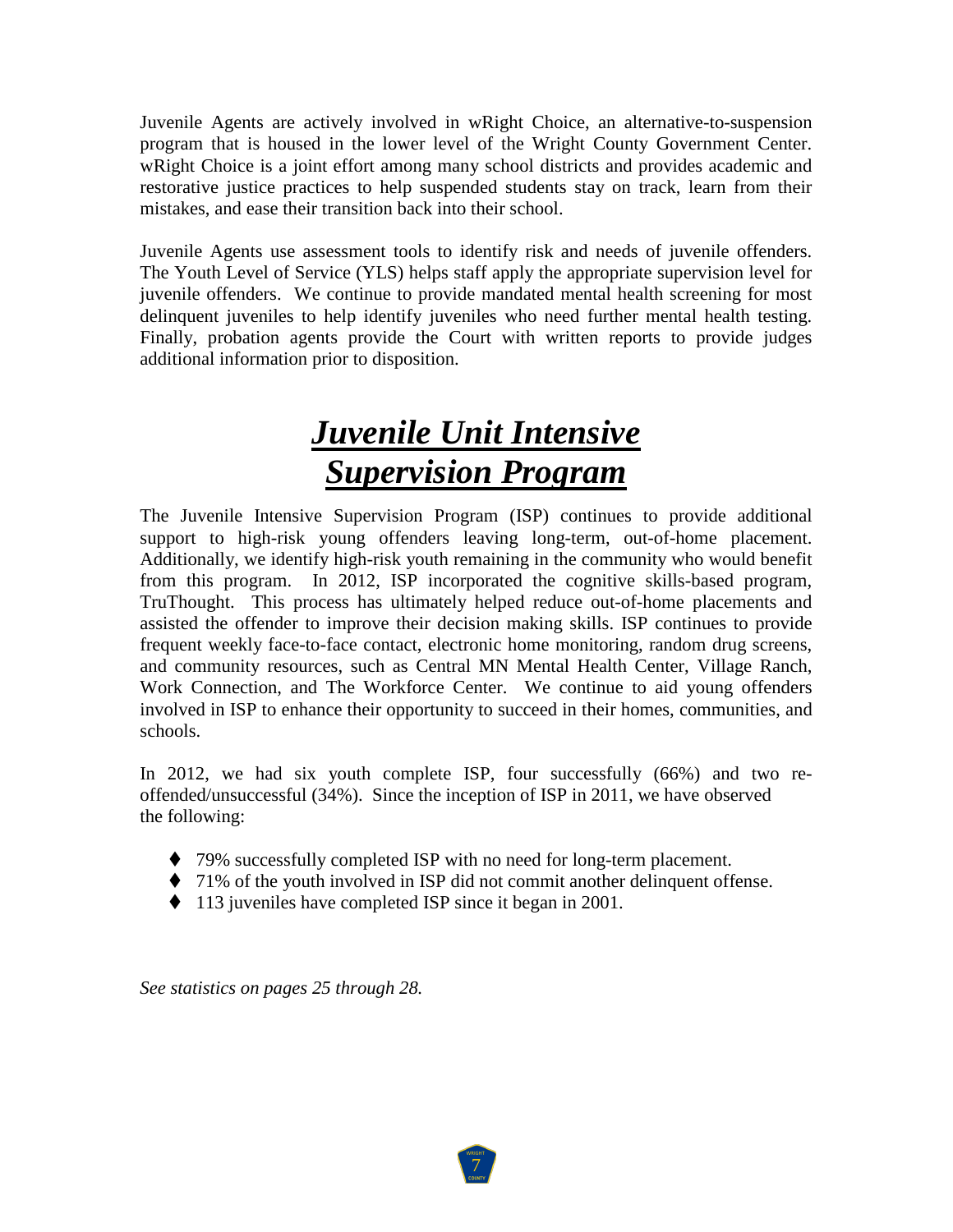#### *Juvenile Placements*

Despite efforts to work with juveniles in their communities, at times a juvenile offender may need to be placed out of their home. Wright County Court Services is fortunate to have many programs where we can refer juveniles. Through our Juvenile Screening Team we review potential out-of-home cases and discuss best options to meet the offender's least restrictive needs that will work to rehabilitate the offender and keep the community safe.

Wright County Court Services is part of a ten-member joint power agreement and owns three beds at East Central Regional Juvenile Center (ECRJC), also known as Lino Lakes.



A 2012 graduate of our juvenile intensive probation program stopped by the office to see his Probation Agent. He left the following message for his Probation Agent:

> "I just wanted you to know that I've been doing well since I got off probation and currently live up north. I have my own house and work full time now. In the spring, I plan on starting college for welding and think I'll do really well. Thank you for everything that you did for me, now that I can appreciate it. I thank you so much, you've changed my life."

*See statistics on pages 28 through 30.*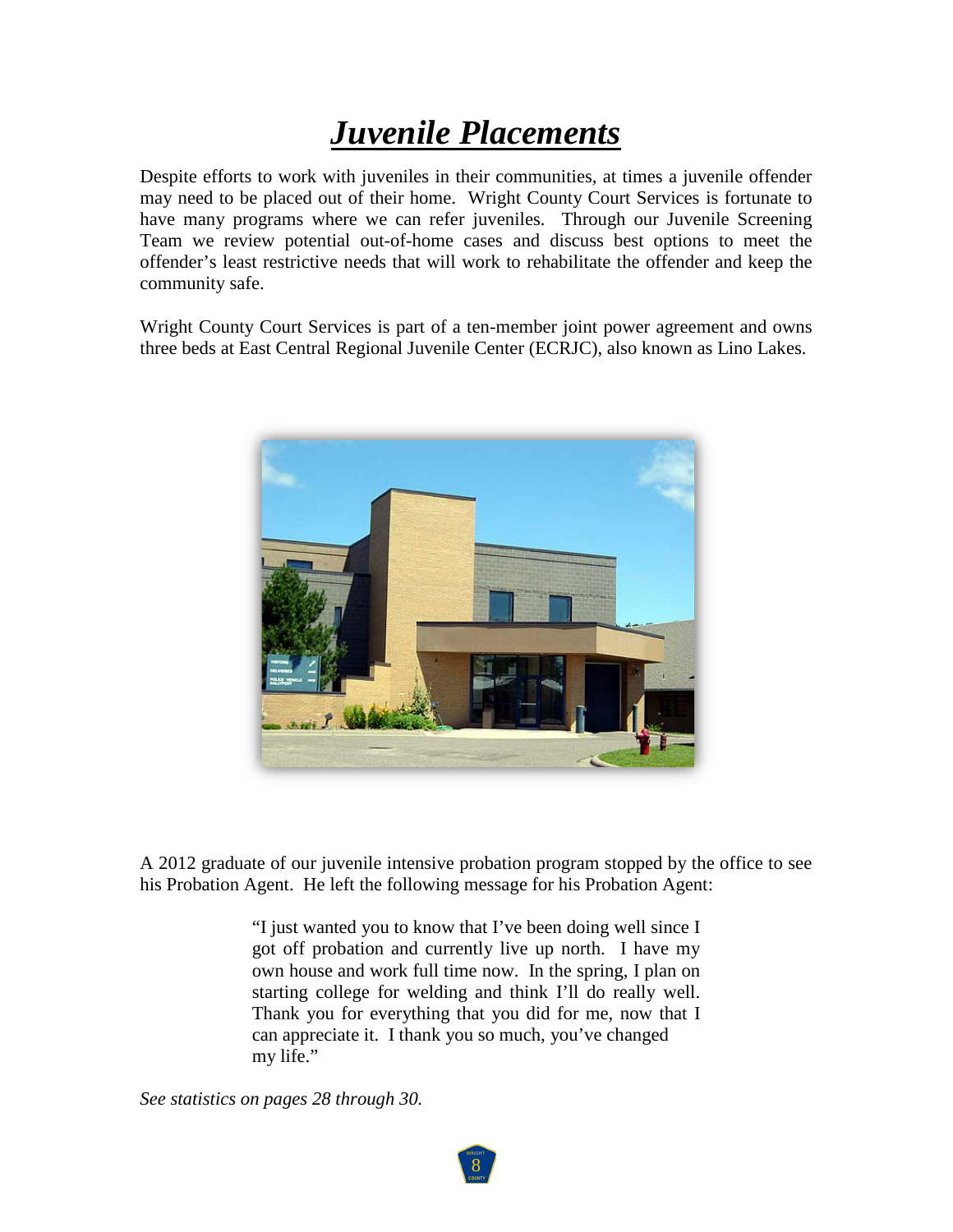### **Program Unit**

<span id="page-10-0"></span>The Program Unit supervises a wide range of juvenile and adult offenders: pre- and postsentence; adult and juvenile group and administrative supervision; offering educational opportunities for adults and juveniles; offering early intervention programs such as diversions and payables; and monitoring conditional release cases.

| <b>Staff</b>           | <b>Title - Areas of Responsibility</b>                                                                                                   |
|------------------------|------------------------------------------------------------------------------------------------------------------------------------------|
| <b>Margaret Munson</b> | Program Unit Supervisor                                                                                                                  |
| Karen Determan         | Career Agent – Community Conferencing/Victim Offender<br>Mediation, Teen Court, Diversions, Community Service<br><b>Site Coordinator</b> |
| <b>Janet Gholson</b>   | Career Agent – Probation Information Center Agent**                                                                                      |
| Amy Hertzog            | Master Agent – Pre-trial Program***                                                                                                      |
| Alex Hirman            | Case Aide – Adult and Juvenile Programs, Juvenile Work<br>Crew, Bail Studies, Juvenile Payable Program, Records<br>Management            |
| Ross Jahnke            | Case Aide - Adult and Juvenile Programs, Juvenile Work<br>Crew, Bail Studies, Juvenile Payable Program, Records<br>Management            |
| Pat LaVine             | Senior Agent – Probation Information Center Agent**                                                                                      |
| <b>Tessa MacDonald</b> | Senior Agent – Pre-trial Program***                                                                                                      |
| Michelle Nelson        | Agent - Probation Information Center Agent**                                                                                             |
| Sherry Schliesing*     | Career Agent – Adult and Juvenile Diversions                                                                                             |

\*Staffing change in 2012

\*\* The Probation Information Center (PIC) offers adult and juvenile monitored, group, and administrative probation, as well as community services.

\*\*\*The Pre-Trial Program oversees the supervision of pre-trial adult offenders, color code program, electronic monitoring program and Global Positioning System (GPS).

The Program Unit shares the responsibility of educating offenders through various programs offered through Court Services. The adult programs include the following: home detention, electronic home monitoring, diversions, community conferencing, community service, Choices, and Awareness Panel for Impaired Drivers (APID). The juvenile programs include the following: electronic monitoring, diversions, Teen Court, community conferencing, Juvenile Payable Program, Juvenile Restitution Program,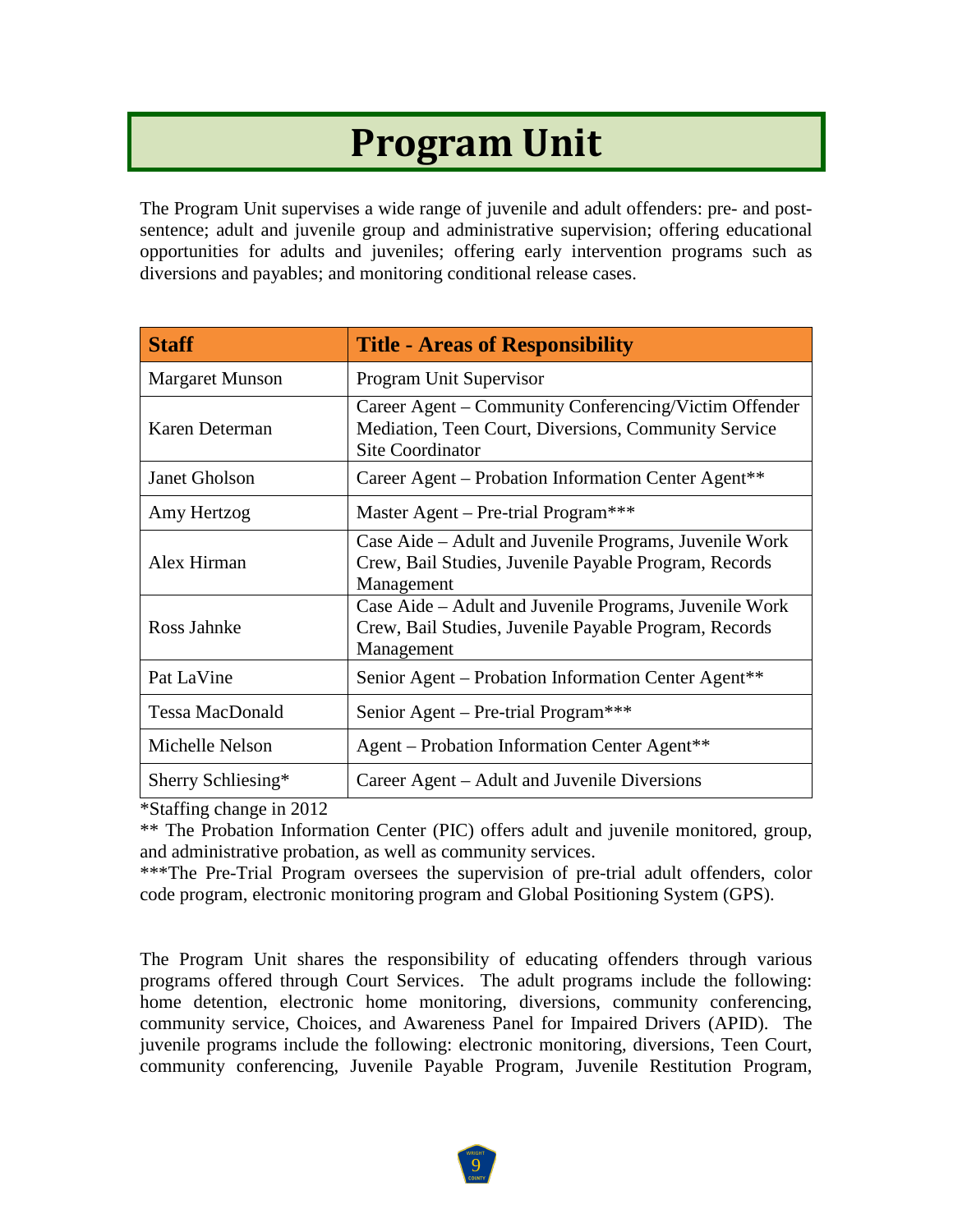community service work crew, Youth Education Shoplifting (YES) class, Adolescent Chemical Education (ACE) class, and TruThought.

In 2012, the Program Unit expanded existing programs to better serve the Court and County. Identifying veterans and adding more extensive details regarding domestic violence and stalking were included in the bail evaluations. Other expansions included adult diversions, GPS monitoring for domestic violence, and pre-trial supervision for higher-risk felonies.

#### *Bail Evaluations*

Wright County Court Services completes Pre-Trial Bail Evaluations on in-custody defendants who have been charged with a misdemeanor, gross misdemeanor, or felony level "crime of violence" in Minnesota. Wright County Court Services also completes bail evaluations on controlled substance charges.

Bail evaluations provide information about the defendant to the Court. The reports detail their address, phone number, employment, criminal history, and other information that the Court needs to know about the defendant or current situation to determine release conditions.

The Program Unit Agents follow procedures below:

- 1. Gather offender criminal history.
- 2. Review police reports.
- 3. Check Jail Booking logs for more information.
- 4. Meet with the offender to get accurate and current information.
- 5. Speak to victims.
- 6. Complete DVSI (Domestic Violence Screening Instrument) on domestic assault and person offenses.
- 7. Make recommendations for the Court.
- 8. Complete a report with current information.
- 9. Submit the report to the Court.
- 10. Determine Veteran Status.

Bail Evaluations help the Court determine if the defendant will be released on their own recognizance until their future court date, or if the Court will set a bail amount that the defendant will have to post in order to be released from custody.

*See statistics on page 31.*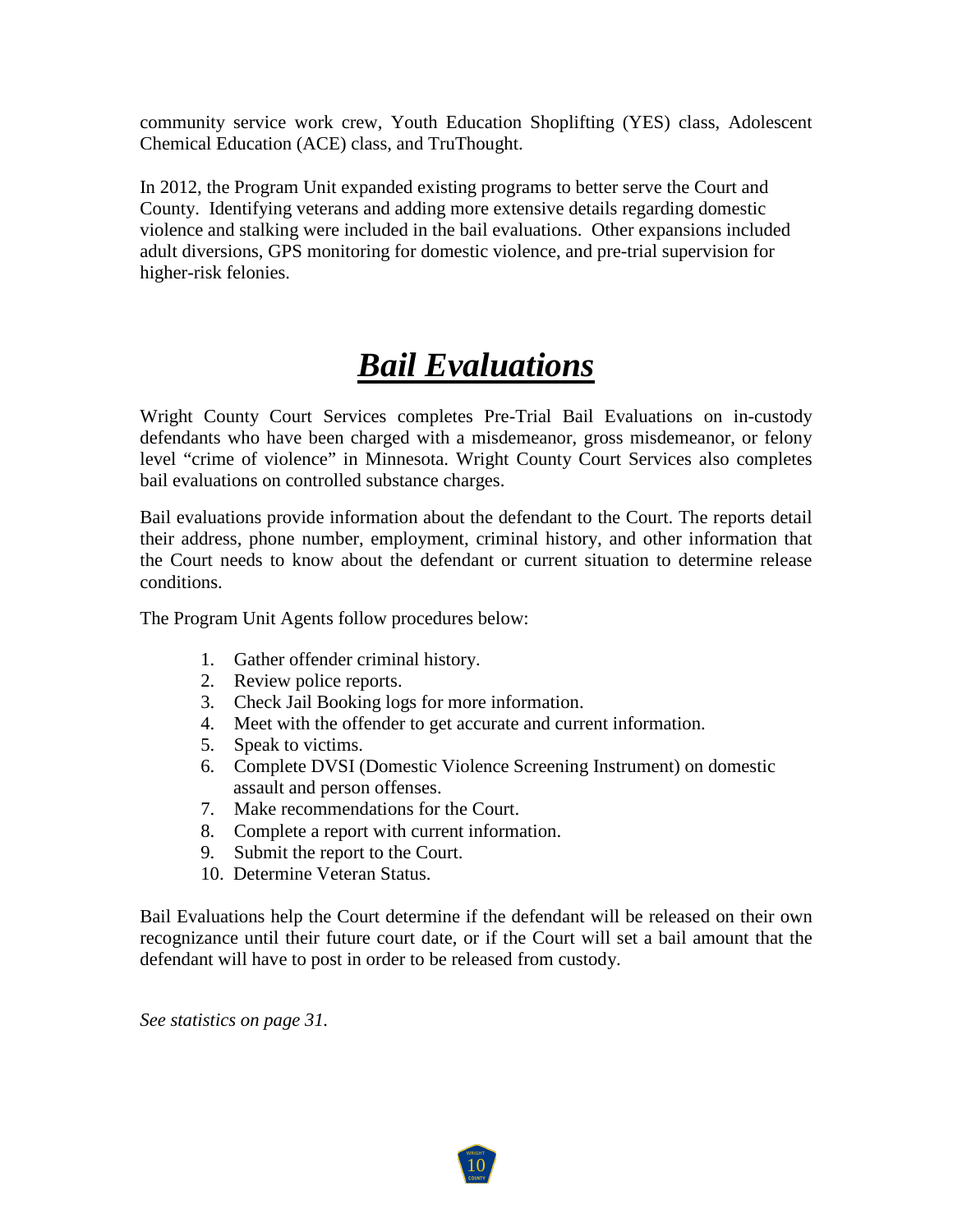#### *Pre-Trial Supervision*

The Court may order offenders to a variety of pre-trial supervision programs:

- ◆ Random chemical testing
- $\blacklozenge$  Pre-Trial supervision
- ◆ Pre-Trial electronic alcohol monitoring
- ◆ Global Positioning Supervision (GPS)
- ◆ House arrest

Pre-trial supervision was expanded in 2012 to include adult sex offenders. Seven criminal sexual conduct cases were supervised for the Court. Supervision involved completing home studies, weekly meetings, and following up on any conditions ordered by the Court.



#### *Random Chemical Testing*

Court Services developed a random chemical testing program in 2003. This program is for adult and juvenile offenders who are ordered to no use or possession of alcohol or controlled substances. Offenders are chosen randomly for the testing as a part of their probation.

In 2012, there were 127 adult offenders supervised on the conditional release chemical testing program. There were 981 urine tests collected from pre-trial offenders. Sentenced adults and juveniles can also be placed on the program. In 2012, there were 850 samples collected from supervised individuals. A grand total of 1,831 urine samples were collected by staff. Pre-Trial agents also conduct preliminary breath tests (PBTs) for alcohol as designated by the Court. In 2012, there were 879 PBTs administered.

*See statistics on page 32.*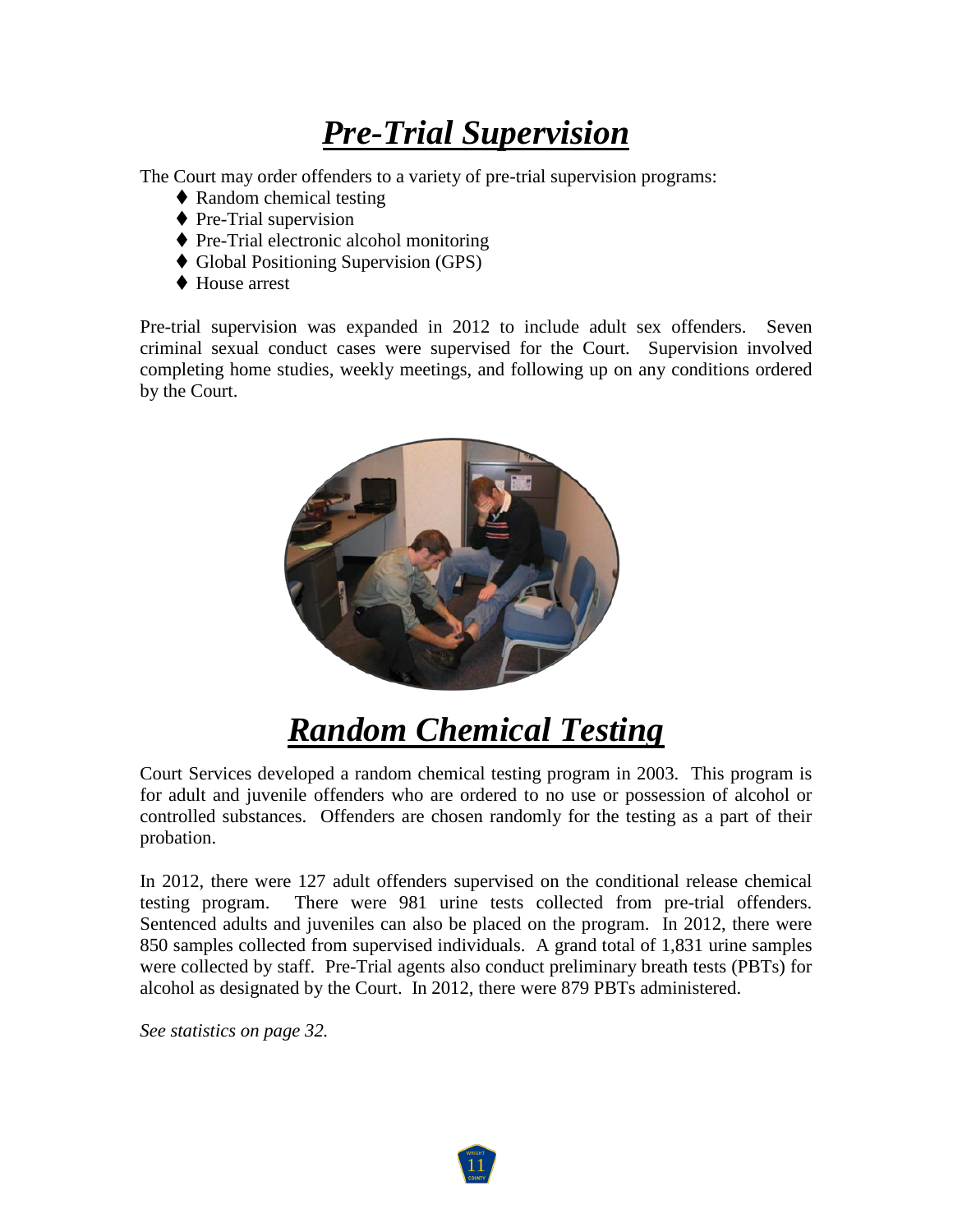#### *Adult Offender Global Positioning System Program*

The Global Positioning System Program (GPS) is still one of the most innovative programs in Minnesota. It is used to provide additional pre- and post-sentence supervision to high-risk domestic assault, harassment, and stalking offenders. This device has the ability to locate and track a person's exact location 24 hours a day, 7 days a week. It assists in assuring safety for victims and helps to hold the offenders accountable. Victims reported they feel safer while offenders are on the program. One victim stated, "Thank you so much. Because he is on GPS, I actually sleep at night and do not have to worry he is going to be in my house."

#### *Adult Diversions*

The Adult Diversion Program is a program where Court Services works in conjunction with the Wright County Attorney's Office and the City of Buffalo Prosecutor. It gives an opportunity for first-time adult offenders to admit their offense, receive an educational consequence, and keep the offense off their criminal record. This program assists in reducing collateral consequences for individuals and reduces the number of cases the Court needs to address.

#### *Choices*

Choices is an adult early intervention program that explains and maps the criminal justice system, showing first-time offenders the collateral consequences that may occur if they continue to make poor choices. This program is done in collaboration with the Wright County Sheriff's Department and the Wright County Attorney's Office. In 2012, ninetysix individuals completed this program.

*See statistics starting on page 32.*



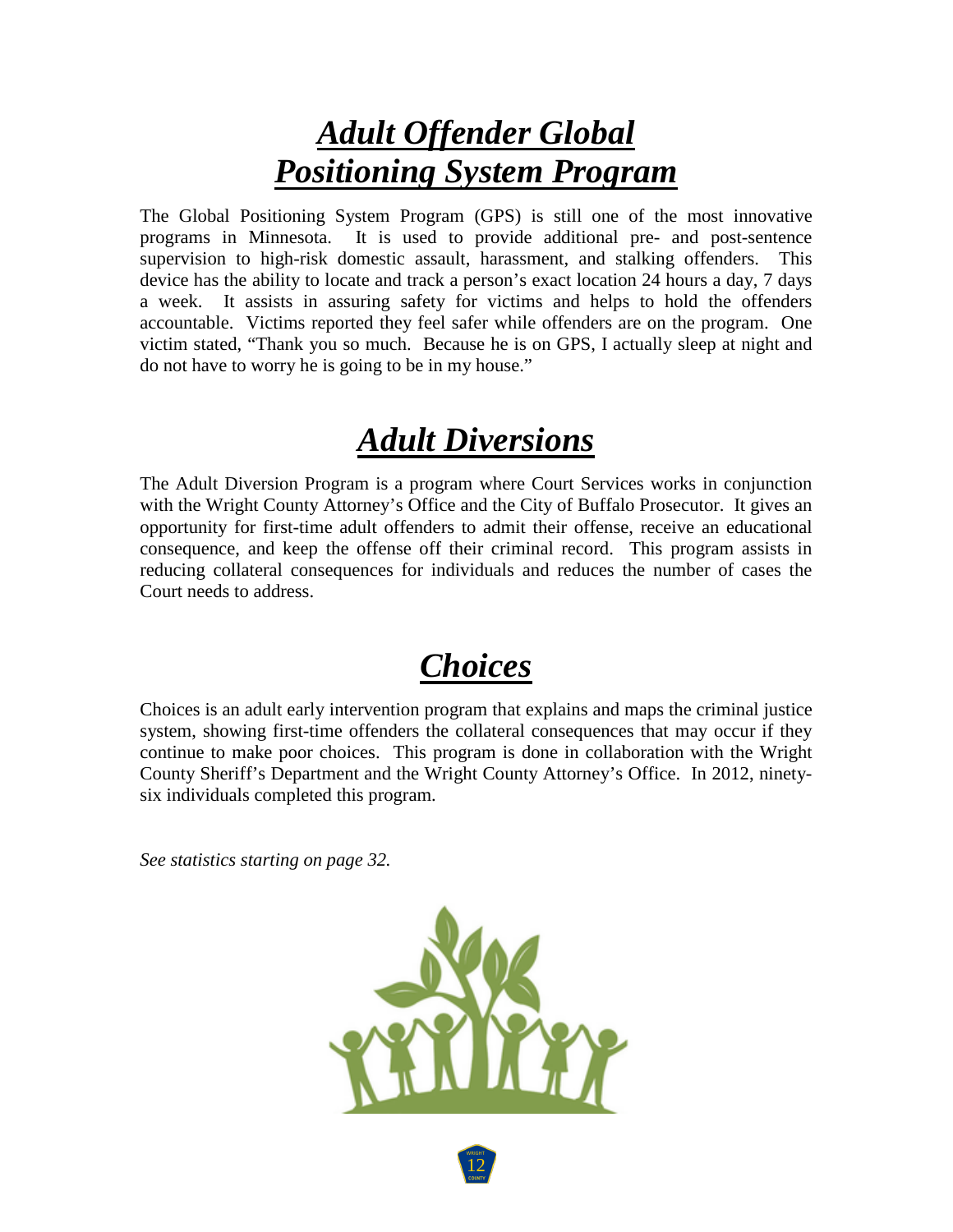#### *Juvenile Diversion Program*

The Juvenile diversion program allows juvenile offenders the option to divert from Court. Upon successful completion of conditions, their cases are dismissed. In 2012, 52 females and 93 males participated in this program, for a total of 145 cases.

#### *Teen Court*

Teen Court is a peer court diversion program allowing volunteer students from Wright County a chance to become involved in the criminal justice system in a positive way and have a positive impact on their peers. Teen Court holds the offender accountable for their actions, allows peers (not the system) to determine the sentence, and gives the juvenile offender a chance to keep the offense off their record. There were 84 offenders, 102 youth jurors, and 11 adult parent volunteers who participated. We also held one new juror training and had 10 newly trained youth volunteers in 2012.

### *Community Conferencing*

Community Conferencing is directed by a trained facilitator and involves a face-to-face meeting between the victim(s), offender, affected community member(s), and/or parties in conflict. Community conferencing allows parties a chance to tell their story and discuss the impact the behavior has had on them and work together to repair any harm, as well as provide an opportunity for the parties to gain a sense of closure, healing, and regain a sense of security. Thirteen conferences were held during 2012. Thirty-eight offenders and 24 victims participated in this program.

### *Juvenile Payables*

Juvenile Payable offenses include Curfew, Tobacco, and ATV offenses. They are referred to Court Services from the Wright County Attorney's Office and allow youth to pay a fee for their offense rather than go to Court. The fees collected are placed in a fund that can be used by juvenile offenders to meet their restitution obligation, as described in the next section. There were 200 juveniles who participated in this program. A total of \$9,250 was collected through the payable program.





13



*See statistics starting on page 35.*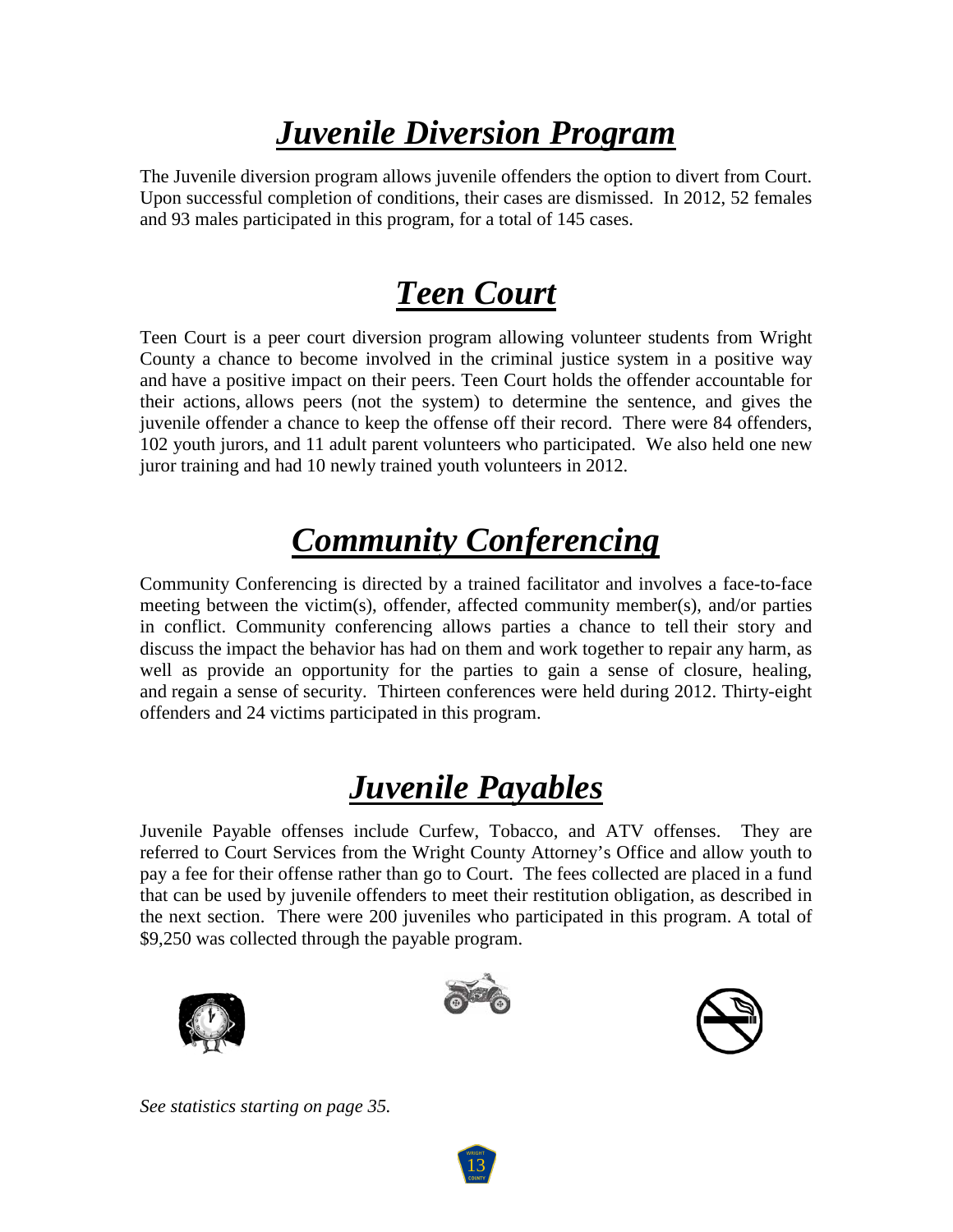#### *Juvenile Restitution Program*

The Juvenile Payables Program was developed to allow certain juvenile offenders to pay a fine for their offense (tobacco, curfew, ATV), and that fine was placed into the "Juvenile Restitution Program." Juvenile offenders are allowed to complete community service on the Wright County Juvenile Work Crew and earn \$10/hr toward restitution which is paid directly to victims. In 2012, fifteen juveniles participated in the program, completing 144.5 community service hours equaling \$1,445.00 of restitution paid out to victims.

### *TruThought*

TruThought is a cognitive behavior program, teaching youth through a corrective thinking curriculum. Court Services uses this curriculum through a program that helps youth identify thinking barriers and explore responsible thinking. Two of our staff have been trained to educate Court Services' staff about this curriculum. Twenty-four classes were held with an average of 7 juveniles attending each class. A total of 171 juveniles attended this program, 37 youth completed the program.

#### *Community Service Work*

The Court may order community service work as a condition of probation or in lieu of court fines. They may also perform community service work as a condition of a diversion or in lieu of probation fees. Offenders may perform community service work at non-profit organizations throughout Wright County, as approved by Court Services.

In 2012, there were 311 adult offenders who completed 7,157 hours of community service work.

- $\blacklozenge$  5,353 hours for ordered conditions
- ◆ 1,087 hours in lieu of Court Services' fees
- $\triangle$  717 hours in lieu of fines

In 2012, there were 497 juveniles offenders who completed 5,732 hours of community service work.

- 230 juveniles on work crew (3,164 hours).
- $\bullet$  261 juveniles worked in the community (2,568 hours)

In 2012, the total value of community service work completed by adults and juveniles *was \$128,892.*

14

*See statistics on page 39.*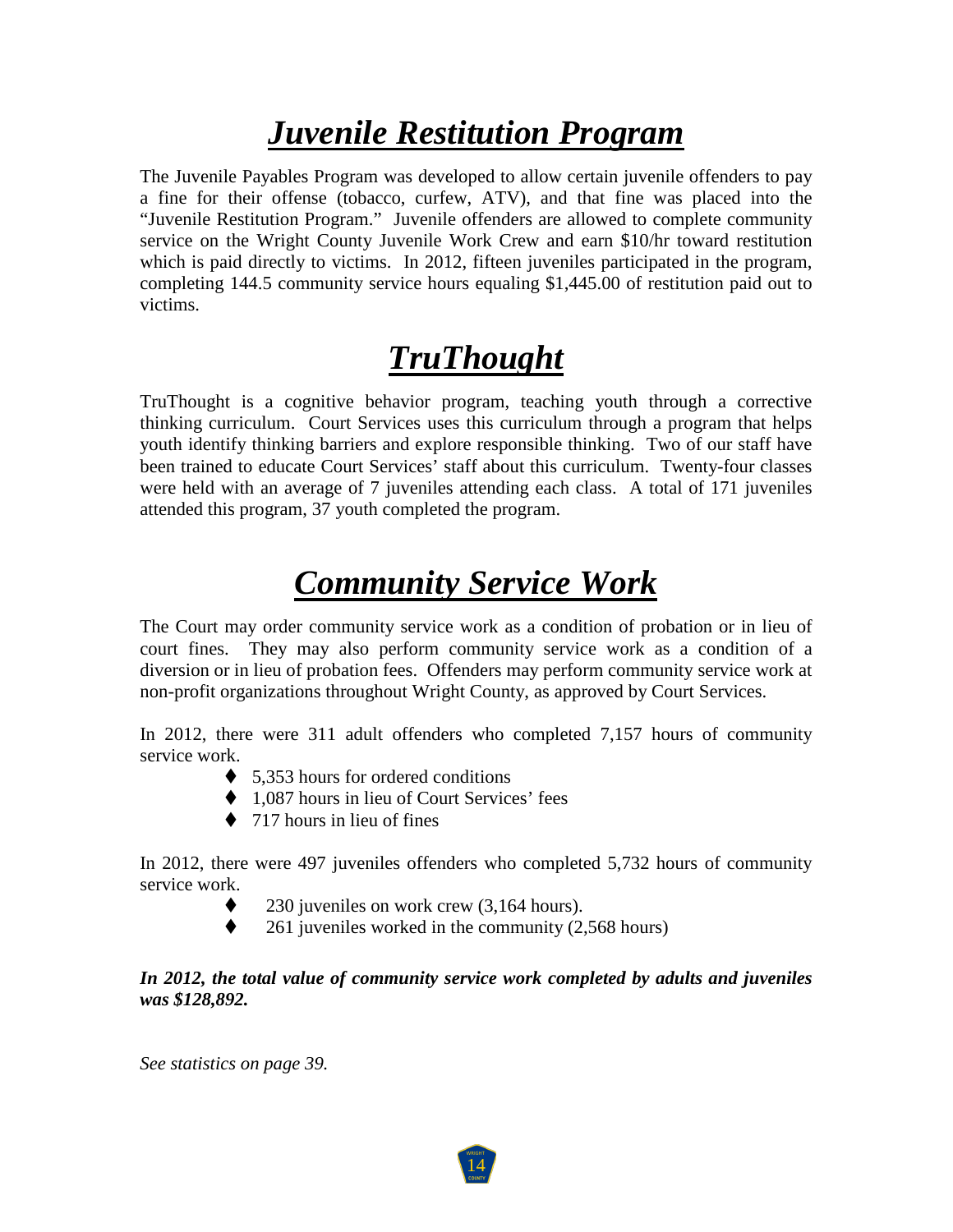### **Clerical Unit**

<span id="page-16-0"></span>The Clerical Unit provides support to the entire department. Clerical staff direct phone calls; assign offenders to agents; set up new cases; and record and analyze demographic, statistical, probation, and financial data. Clerical staff are often the first contact defendants have with the department. Administrative functions facilitated for the department include repairs, purchasing, billing, fee collections, phones, computer systems, office design, supplies, budgeting, filing, and records management.

| <b>Clerical Unit Staff</b> | <b>Title – Areas of Responsibility</b>                                    |
|----------------------------|---------------------------------------------------------------------------|
| Nancy Tallman              | Clerical Supervisor, Confidential Administrative Secretary<br>to Director |
| Carol Barnaal              | Senior Clerk II - Program Unit Secretary and Financial                    |
| Sarah Denzer               | Senior Clerk II - Adult Unit Secretary                                    |
| Lisa Diederich             | Senior Clerk II – Adult Unit Secretary, Receptionist, and<br>Financial    |
| Sandi Kile                 | Senior Clerk II - Program Unit Secretary and Financial                    |
| Jessie Moe                 | Senior Clerk II - Juvenile Unit Secretary                                 |
| Michelle Pramann           | Senior Clerk II - Receptionist and Juvenile Unit Secretary                |

#### *Accomplishments/Happenings*

- Compiled and submitted eight quarterly reports and three annual reports to maintain/obtain state grant money for the department.
- Collected, recorded, and distributed \$534,028.92 in probation, program, and detention fees.
- $\blacklozenge$  Investigated and followed up on twenty-eight expungement requests.
- ◆ Performed 194 Human Service record checks (foster home, day care, etc).
- $\blacklozenge$  Initiated the testing of signature pads to help with preparation for paperless transition.
- Completed the Condition Code and Agent Work Code Project for CSTS.
- ◆ Collected \$51,254.32 through Revenue Recapture.
- Clerical procedure book kept up to date and started the finalization stage.
- All unit staff participated in various capacities on county or user group committees.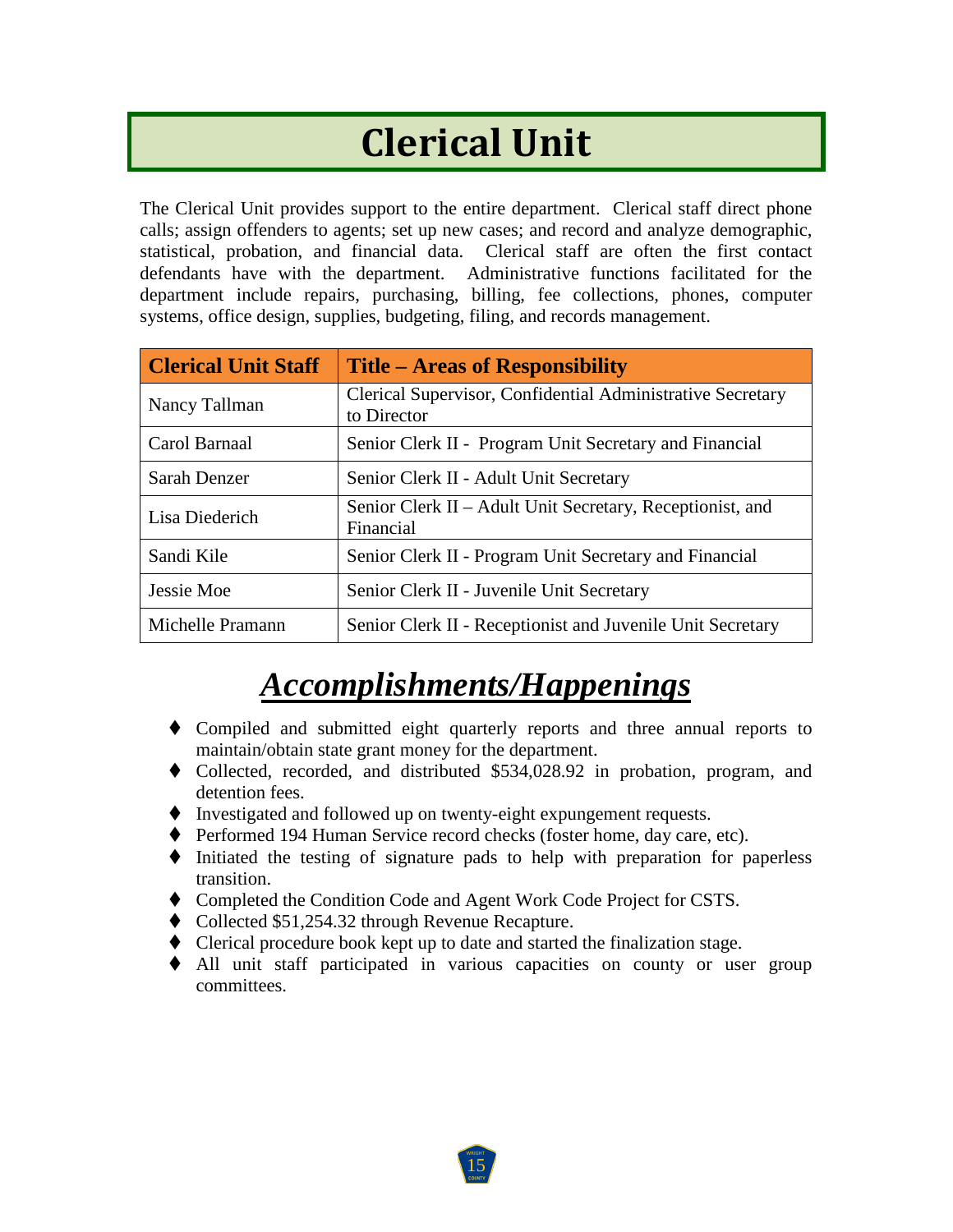### **Statistical Overview**

#### <span id="page-17-0"></span>*Court Services' Financial Facts*

<span id="page-17-1"></span>

|               | 2008         | 2009         | 2010         | 2011         | 2012          |
|---------------|--------------|--------------|--------------|--------------|---------------|
| Revenue       |              |              |              |              |               |
| <b>Budget</b> | \$1,234,549  | \$1,330,849  | \$1,426,906  | \$1,411,129  | \$1,480,279   |
| Actual        | 1,300,650    | 1,309,002    | 1,332,008    | 1,400,670    | 1,400,686     |
| Expenditures  |              |              |              |              |               |
| <b>Budget</b> | 2,956,526    | 3,070,270    | 3,108,418    | 3,261,434    | 3,421,350     |
| Actual        | 2,948,076    | 3,034,021    | 2,989,875    | 3,158,754    | 3,147,130     |
| <b>Net</b>    |              |              |              |              |               |
| <b>Budget</b> | 1,721,977    | 1,739,421    | 1,681,512    | 1,850,305    | 1,941,071     |
| Actual        | 1,647,426    | 1,725,019    | 1,657,867    | 1,758,084    | 1,746,444     |
| Savings       | 74,551<br>\$ | 14,402<br>\$ | 23,645<br>\$ | 92,221<br>\$ | 194,627<br>\$ |

#### <span id="page-17-2"></span>*Juvenile Out-of-Home Placement Figures*

|                 | 2008        | 2009        | <b>2010</b> | 2011      | 2012      |
|-----------------|-------------|-------------|-------------|-----------|-----------|
| <b>Budget</b>   | \$903,000   | \$1,119,000 | \$1,375,000 | \$990,000 | \$885,000 |
| <i>Expenses</i> | \$1,353,717 | \$1,152,511 | \$875,268   | \$811,721 | \$724,563 |

The Juvenile Unit has stayed under budget the past three years as it relates to our out-ofhome placement budget. We have attempted to use more electronic monitoring in lieu of short-term placements, or in conjunction, to shorten a placement followed by electronic monitoring while transitioning home.

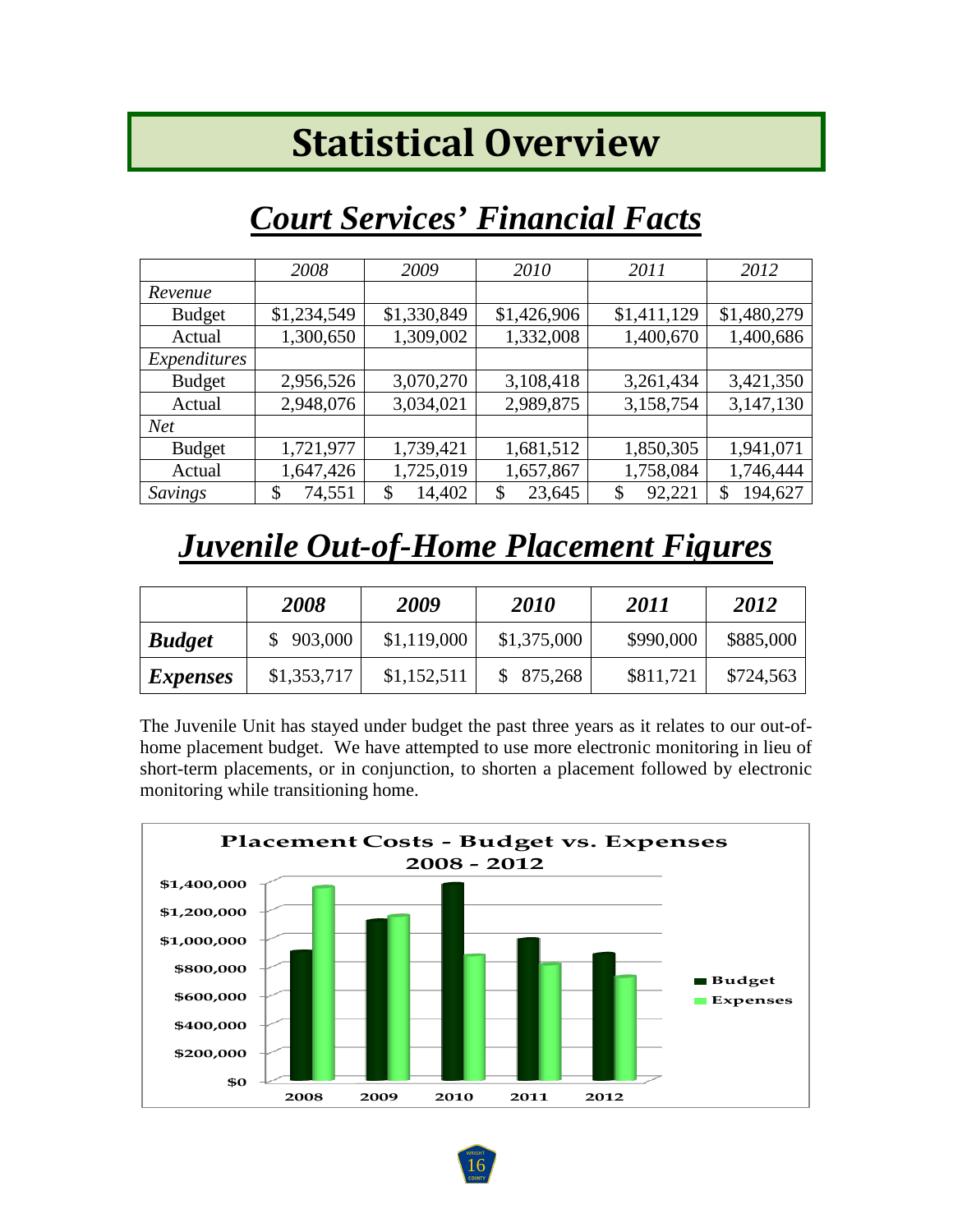#### *Adult Unit by the Numbers*

<span id="page-18-0"></span>



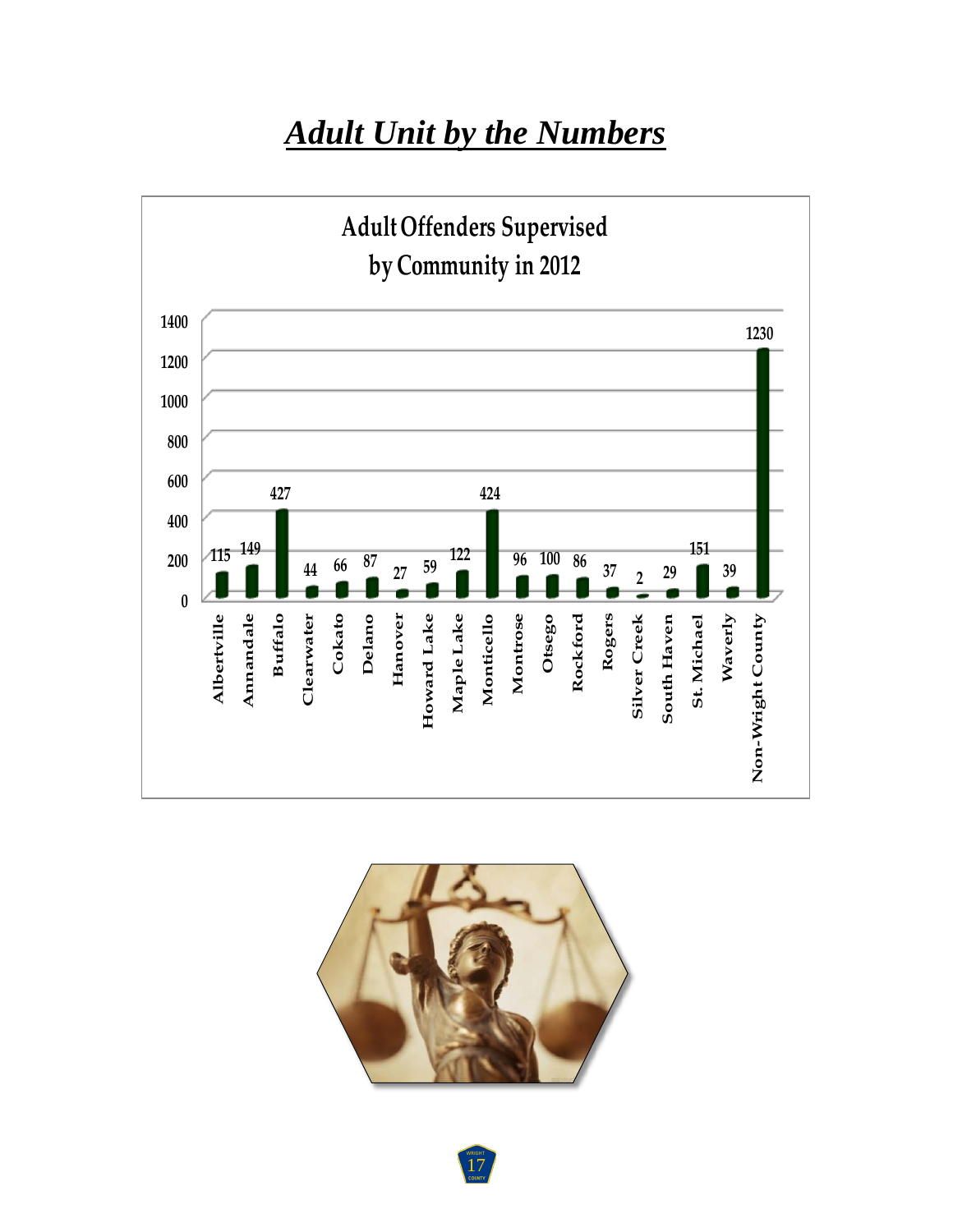

Wright County Court Services opened 1,112 cases in 2012; 747 were male offenders and were female offenders. These numbers include diversions, court-ordered conditions, DWIs, and all other offenses.



There were a total of 91 adult felony offenses supervised by Wright County Court Services in 2012, with 81 felony DWI offenses being supervised through our Intensive Supervision Program.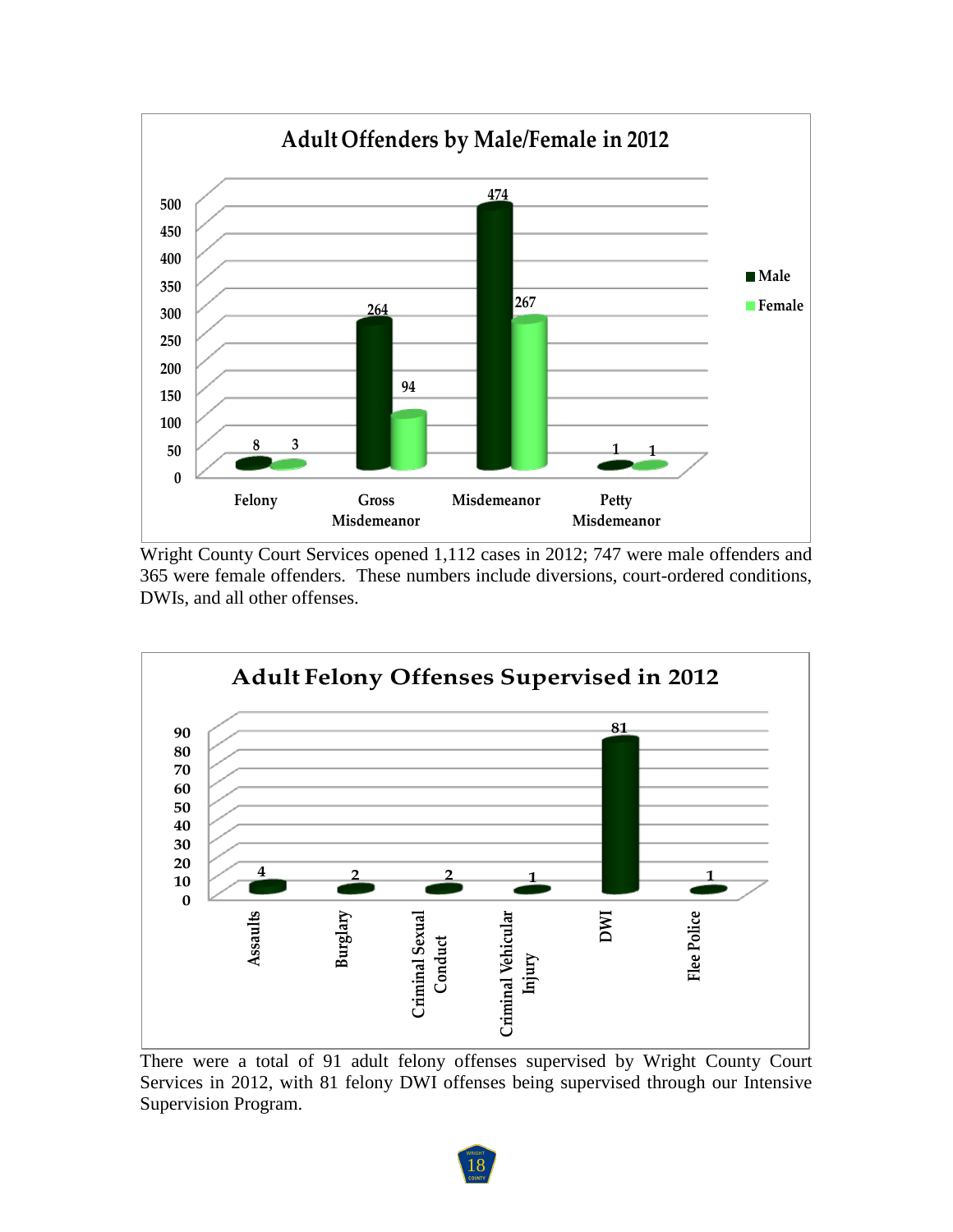

There were a total of 1,533 adult gross misdemeanor offenses supervised by Wright County Court Services in 2012, with driving while intoxicated, crimes against justice, assaults and theft-related charges being the most prevalent.



There were a total of 2,013 adult misdemeanor offenses supervised by Wright County Court Services in 2012, with driving while intoxicated, assaults, and crimes against justice charges being the most prevalent.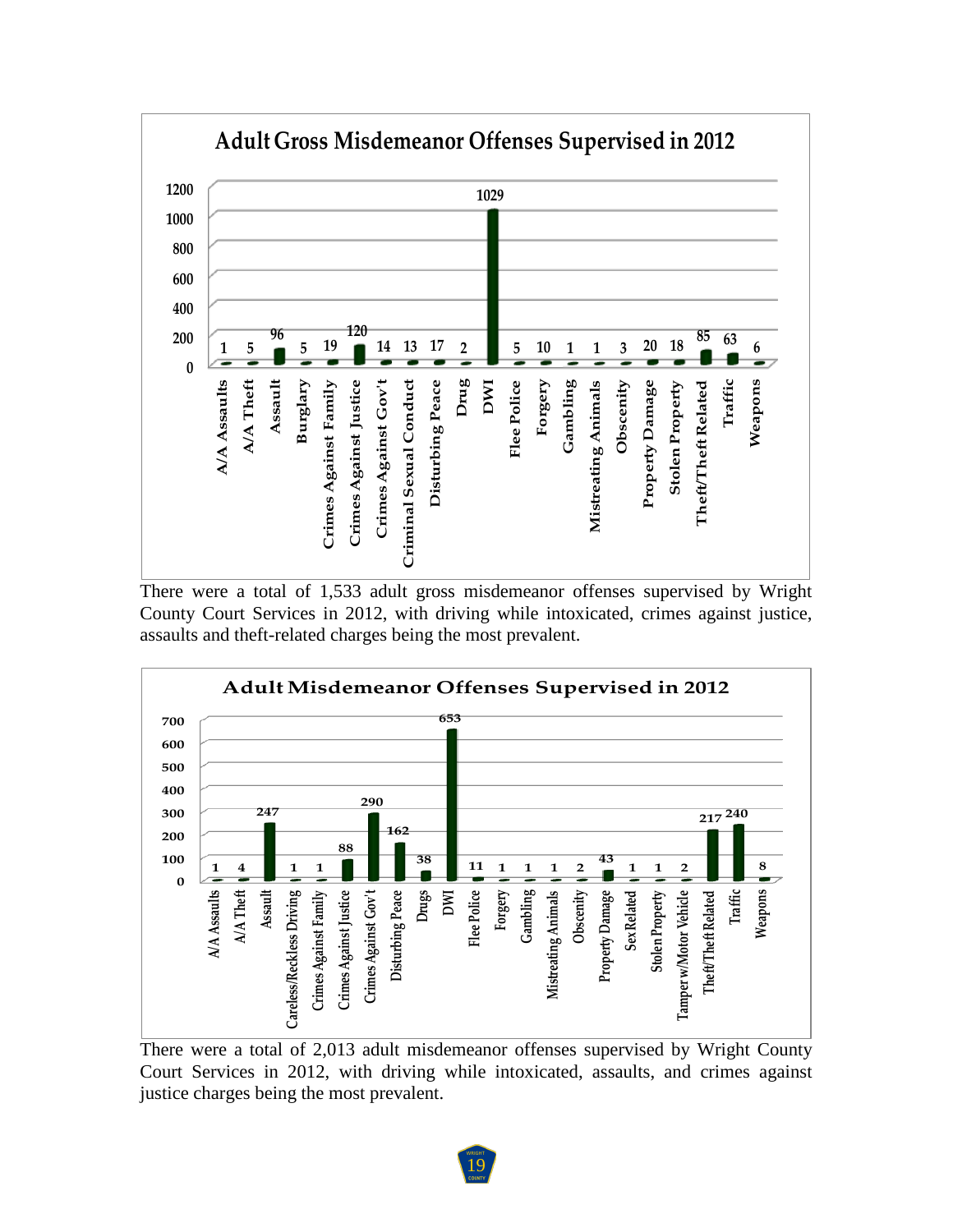

There were a total of 22 adult petty misdemeanor offenses supervised by Wright County Court Services in 2012, with miscellaneous traffic being the majority of the offenses.

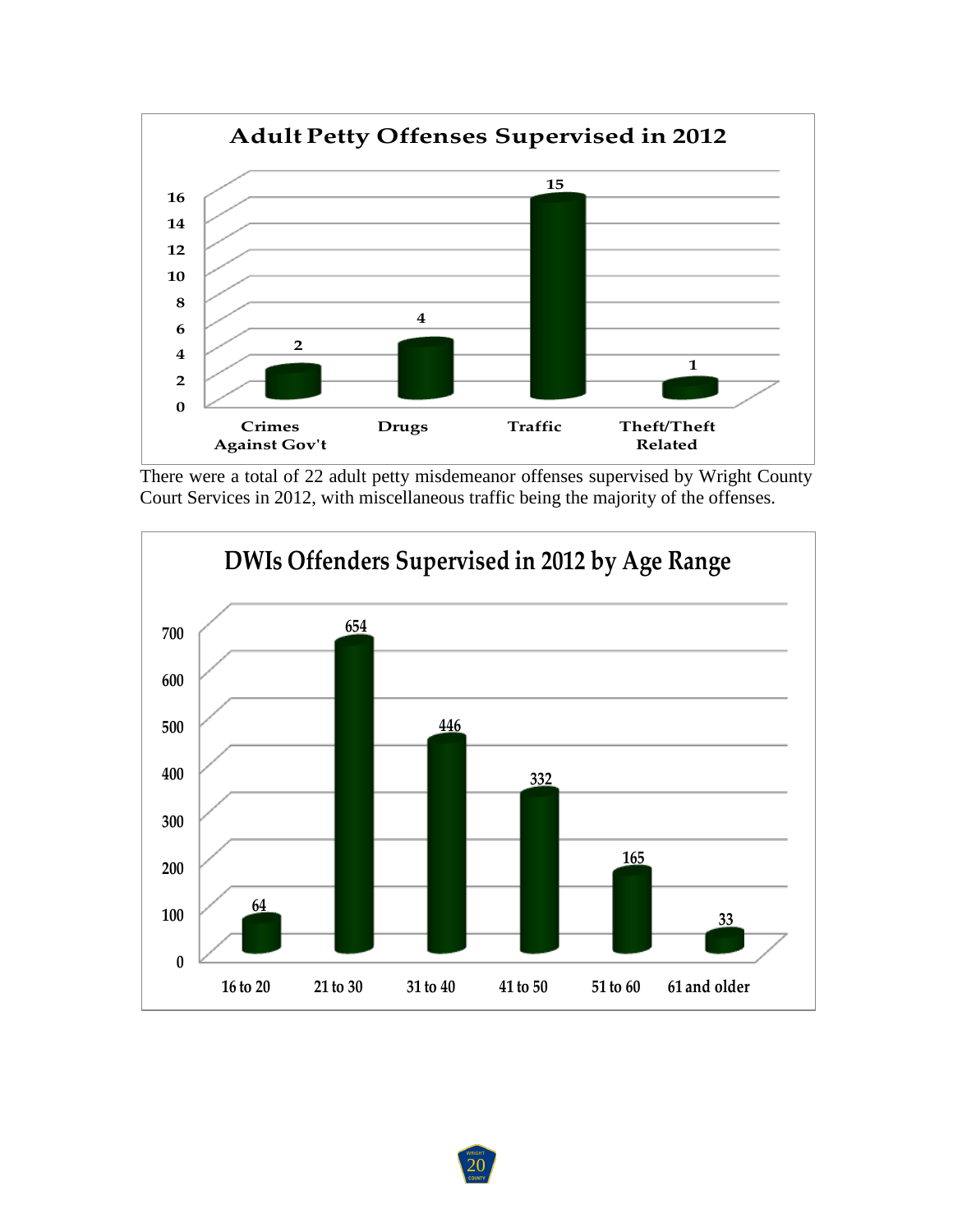| <b>New ISP Cases in 2012</b>       |  |  |  |  |
|------------------------------------|--|--|--|--|
| Wright County<br>Total<br>Courtesy |  |  |  |  |
| 26                                 |  |  |  |  |

| <b>Total ISP Offenses and Offenders by Number</b> |     |  |
|---------------------------------------------------|-----|--|
| <i>Offenses</i>                                   | 100 |  |
| <i>Offenders</i>                                  | 87  |  |

| <b>ISP Offenders by Male and Female</b> |  |  |
|-----------------------------------------|--|--|
| Male                                    |  |  |
| Female                                  |  |  |

| <b>Non-Wright County ISP</b> |  |  |
|------------------------------|--|--|
| <i><b>Offenders</b></i>      |  |  |
| Cases                        |  |  |

| <b>ISP Offenders and Cases by Offense Levels</b> |        |     |  |
|--------------------------------------------------|--------|-----|--|
|                                                  | Felony | GMD |  |
| Offenders $*$                                    |        | 56  |  |
| $\textit{Case}$ s**                              |        |     |  |

\*4 offenders appear on both Felony and GMD levels \*\*8 offenders have more than one case

| <b>ISP Technical Violations, Violations, and A&amp;Ds</b> |                   |         |  |  |  |  |  |
|-----------------------------------------------------------|-------------------|---------|--|--|--|--|--|
| <b>Technical Violations</b>                               | <i>Violations</i> | $A\&Ds$ |  |  |  |  |  |
|                                                           | 24                |         |  |  |  |  |  |

| <b>ISP Cases Discharged in 2012</b> |               |  |  |  |
|-------------------------------------|---------------|--|--|--|
| $\Box$ Closure Type                 | <b>Number</b> |  |  |  |
| Successful                          |               |  |  |  |
| Other                               |               |  |  |  |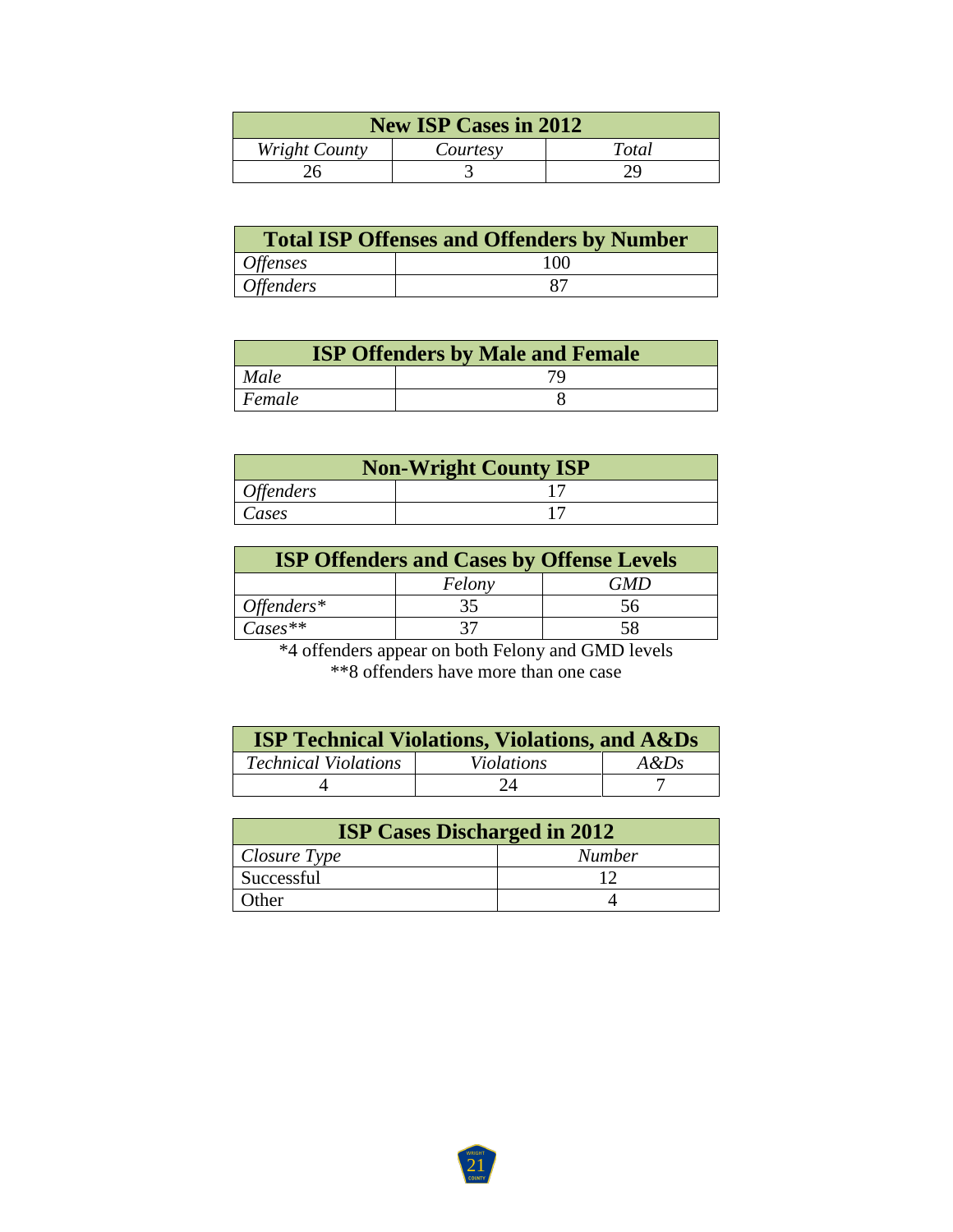

The above graph reflects the PSI and LS/CMI assessments completed throughout the year.



There were 561 adult offenders who were violated in 2012 and several of them had multiple violations. These offenders may have also completed an adult Sanctions Conference in 2012 as shown in the chart on the next page.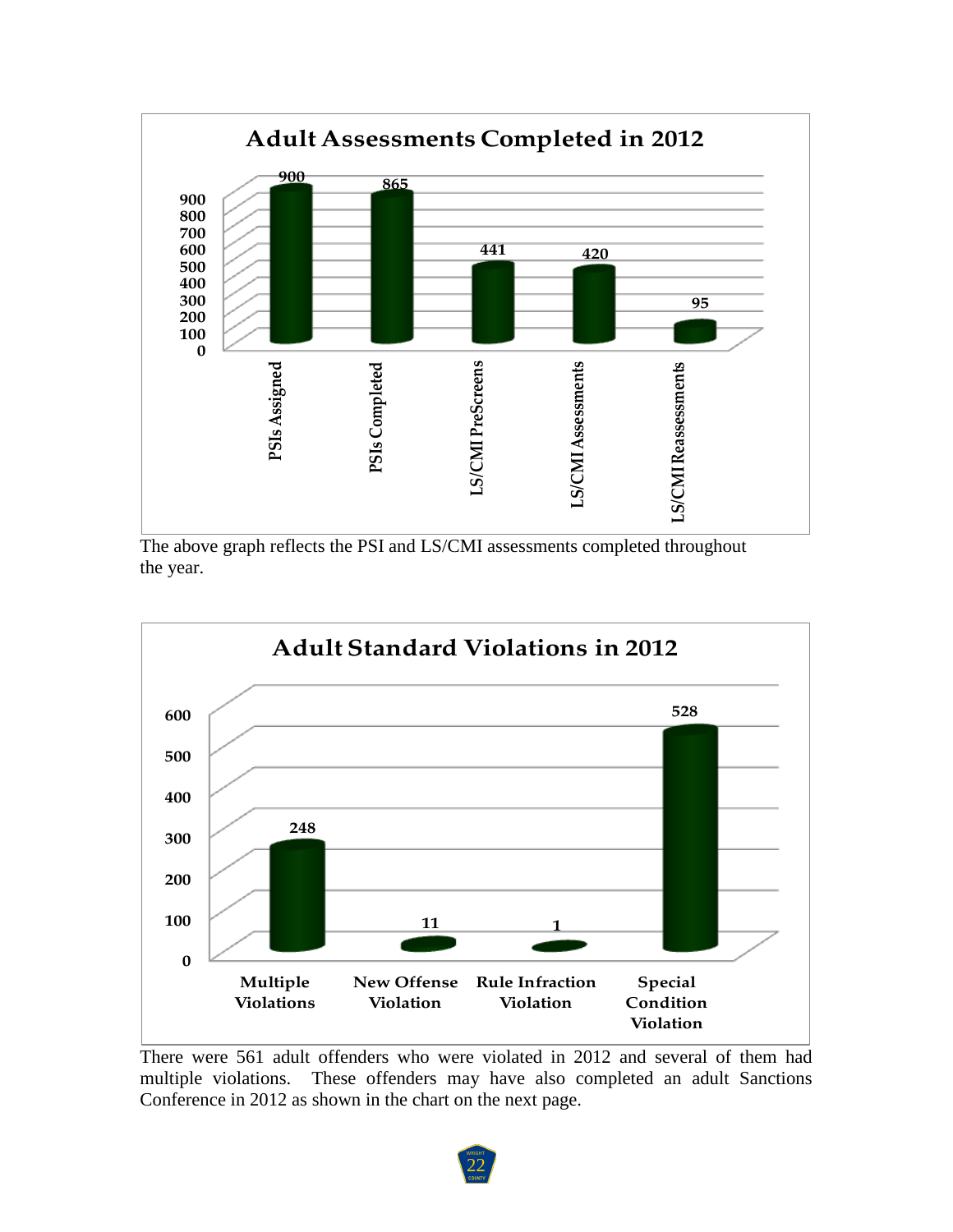

In, 2012, Wright County Court Services completed 38 adult sanctions conferences. (M.S. 244.196)



A total of 47 offenders were admitted to the New Beginnings Jail Treatment Program in Buffalo in 2012. As shown in the chart, only 2 (4%) did not complete the program successfully.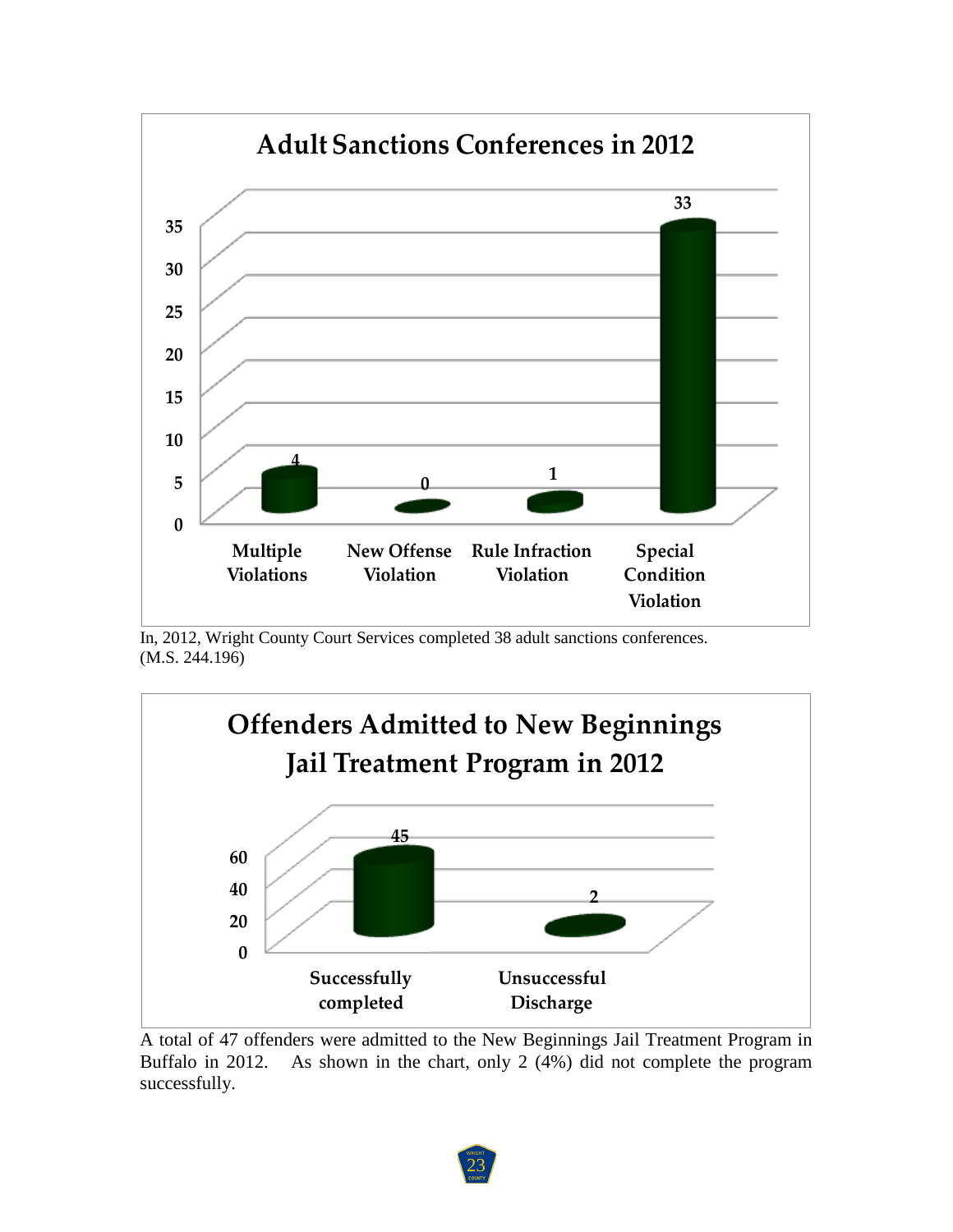

A total of 138 individuals have started the program **since it began in 2010.** (There is an overlap from year after year.) It should be noted that another 56 individuals were referred: Twenty-five of those referrals never scheduled, and 31 were scheduled to attend but failed to do so.



A total of 46 offenders had started the program throughout the 2012 calendar year. (There is an overlap from the previous year.)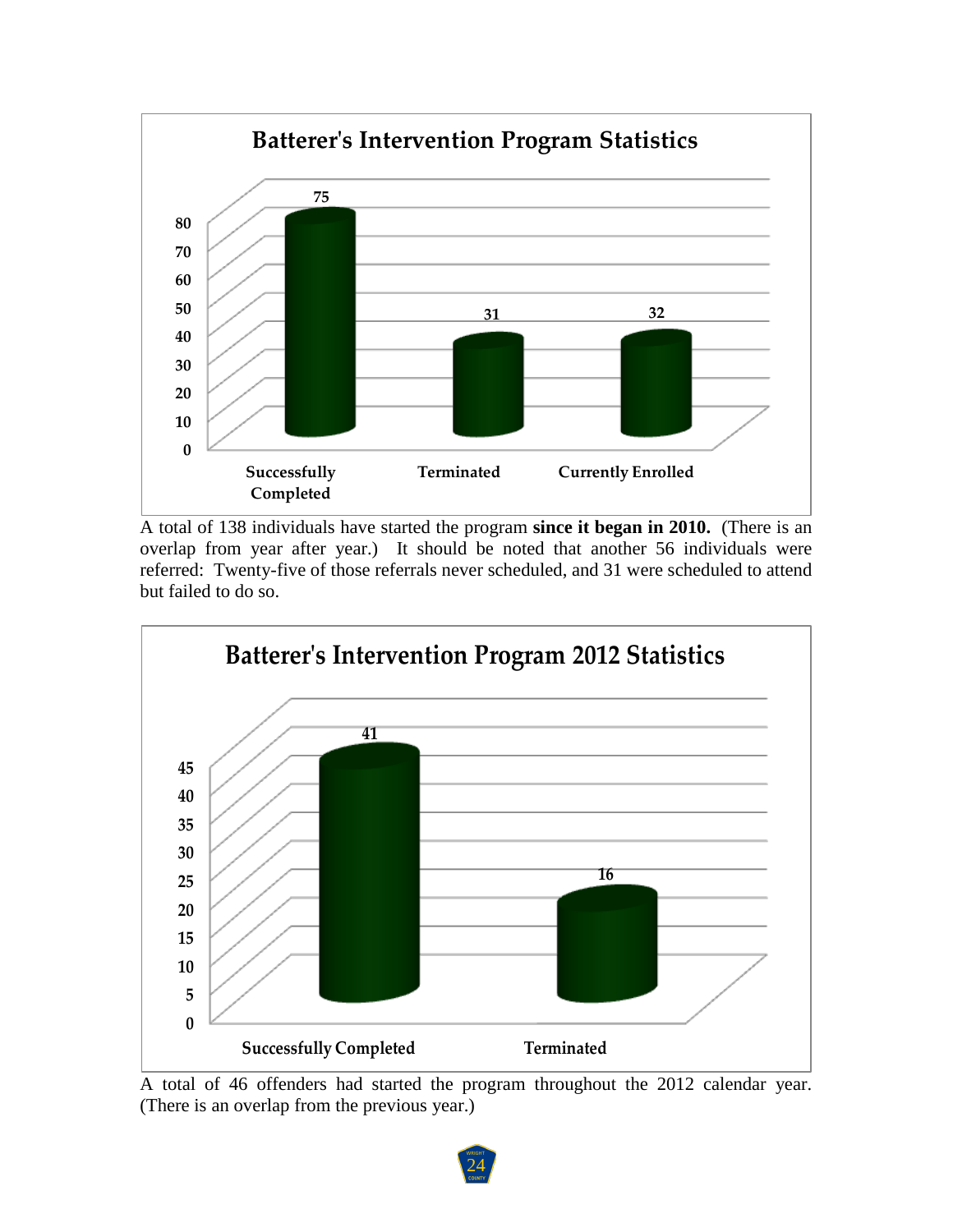#### <span id="page-26-0"></span>*Juvenile Unit by the Numbers* **Juvenile Offenders Supervised by Community in 2012 157 148 160 140 120 98 100 63 71 63 80 38 50 39 44 60 31 30 40 13**  $\frac{13}{6}$  **6 7 8 7 20 0 Buffalo Cokato Delano** Montrose **Otsego Albertville** Annandale Clearwater Hanover **Howard Lake** Maple Lake Monticello Rockford **Rogers Waverly** South Haven **Hanover** St. Michael **Annandale Clearwater Howard Lake Maple Lake Monticello Montrose Rockford South Haven St. Michael** Non-Wright County **Non-Wright County Albertville**

There were a total of 886 juvenile offenders supervised in 2012, which is a 3% increase from 2011. These numbers include felony, gross misdemeanor, misdemeanor, and petty misdemeanor offenders



Male offenders continue to outnumber female offenders nearly 3:1. A total of 1,076 offenders were opened, including diversion and diversion payable files.

25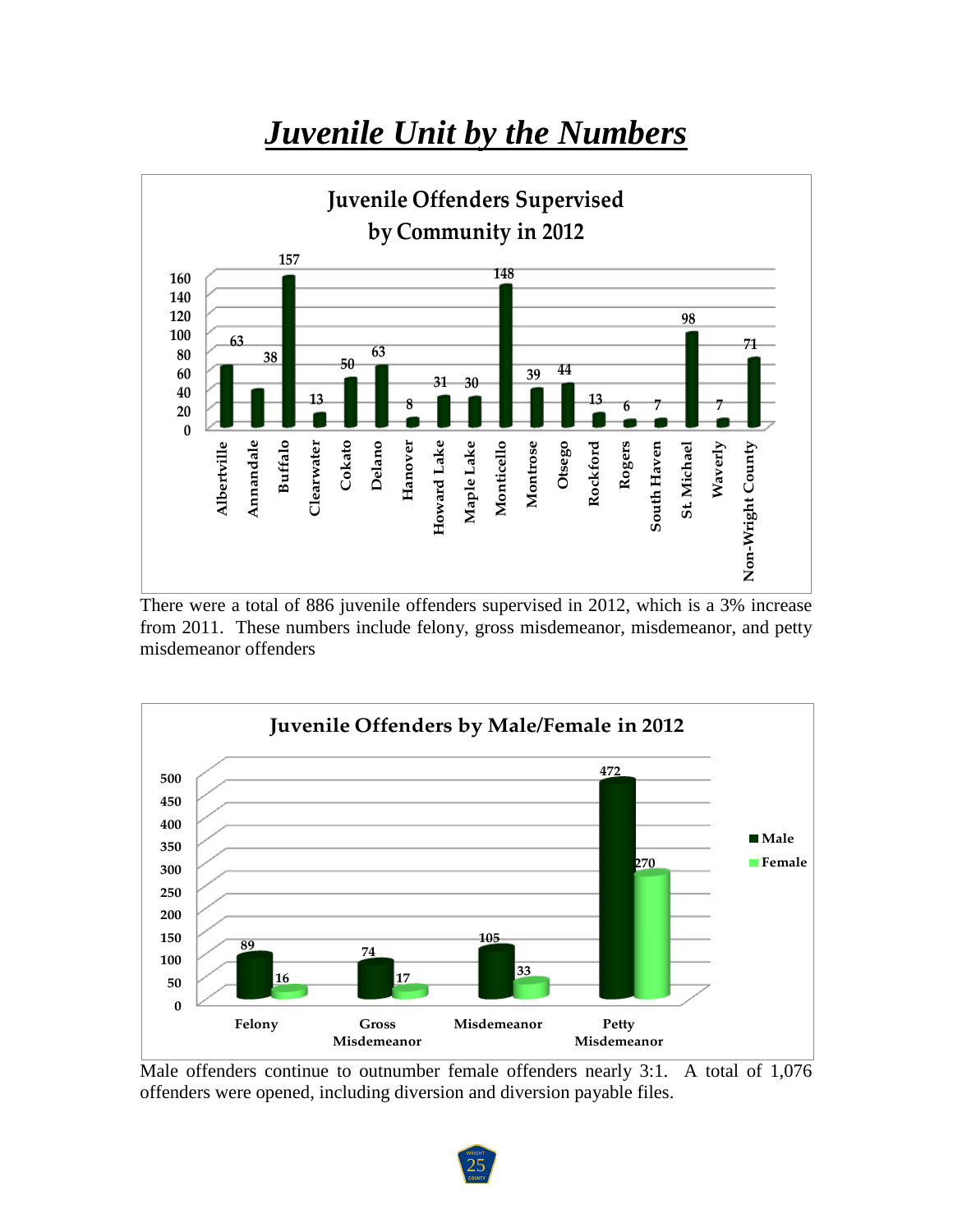

There were a total of 118 juvenile felony offenses supervised in 2012.



There were a total of 95 juvenile gross misdemeanor offenses supervised in 2012.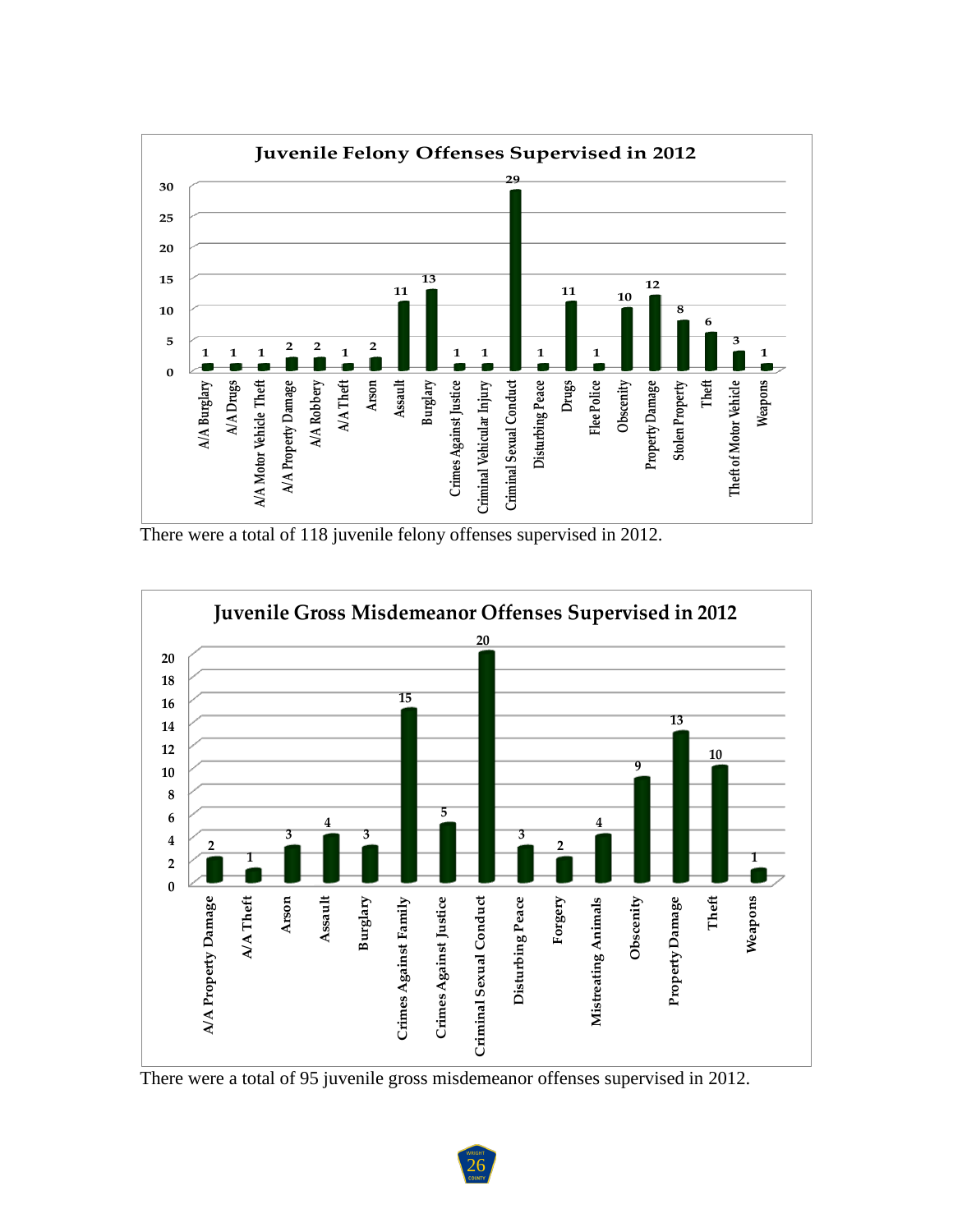

There were a total of 155 juvenile misdemeanor offenses supervised in 2012.



There were a total of 1,021 juvenile petty misdemeanor offenses supervised in 2012 (includes our diversion program, payable program, and petty offenders). This often represents the old "status offenses," which are now identified as Juvenile Petty Offenses. Most juveniles supervised on this caseload do not reoffend or commit delinquent acts.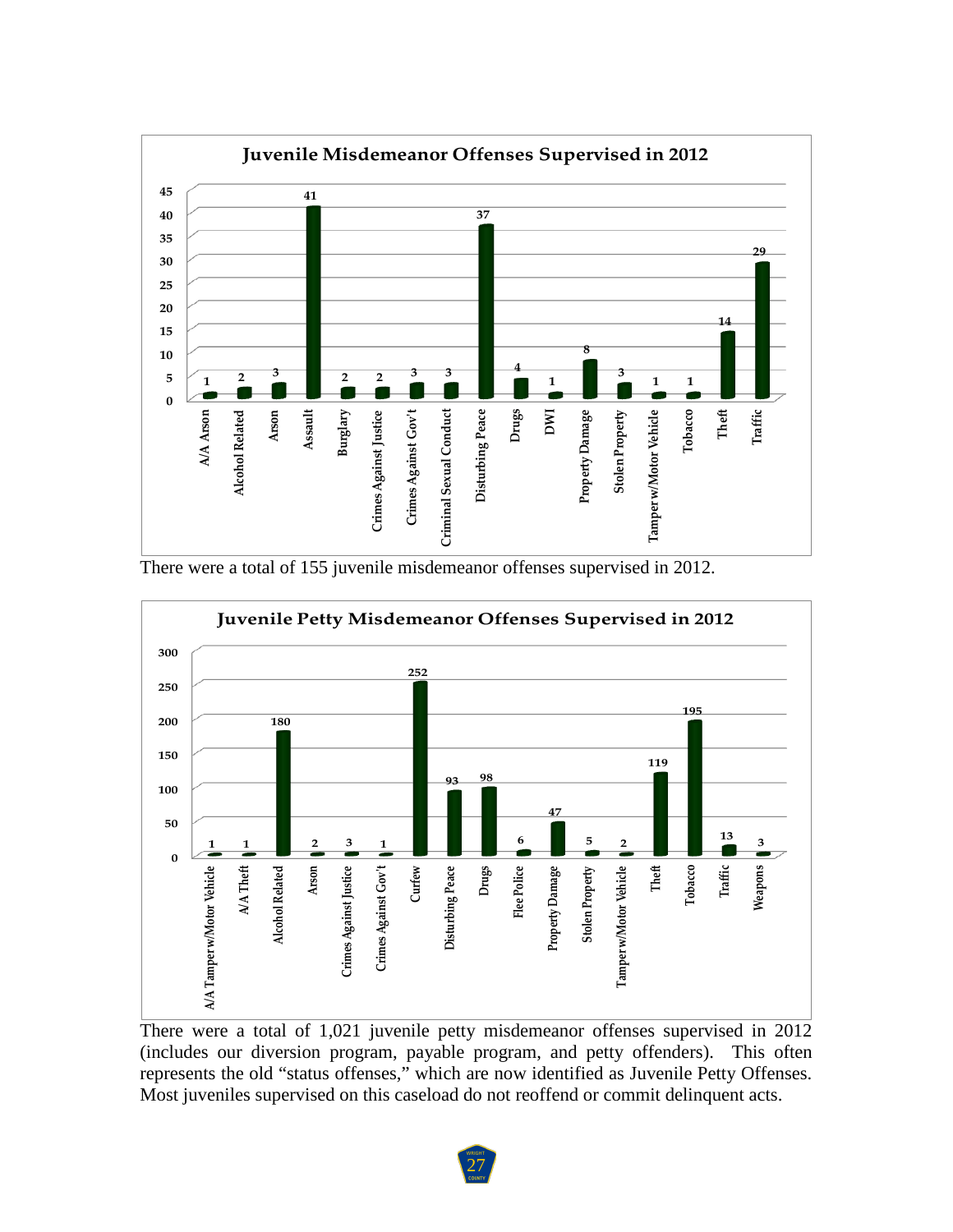

As reflected in the graph, Mental Health Screens and YLSs are completed about twice as often as the other assessments.



ECRJC not only offers a detention program, they have several program options to meet the needs of juvenile offenders. The above graph describes how Court Services used the facility in 2012.

28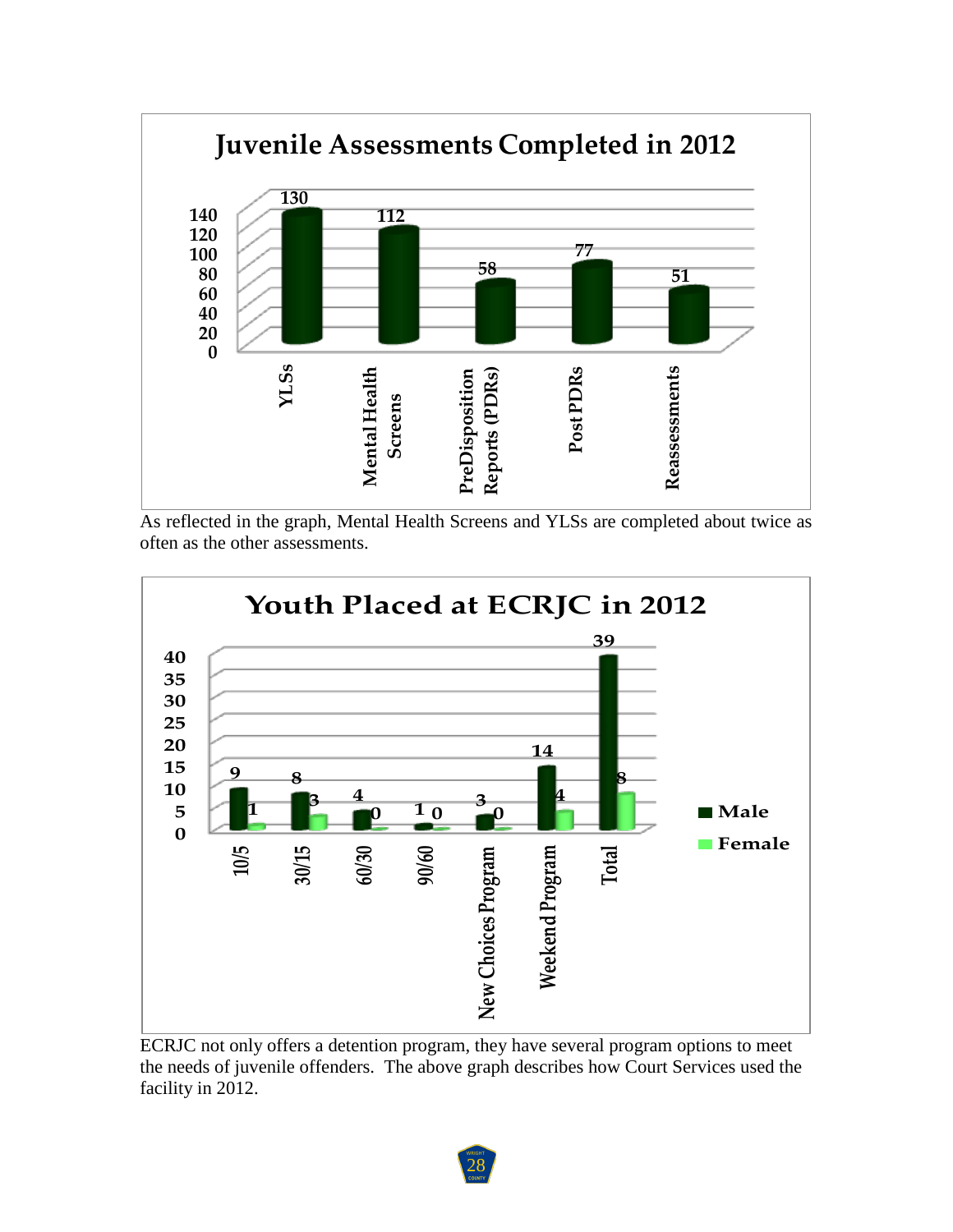



These two graphs indicate the number of female and male juveniles put in correctional placements in 2012.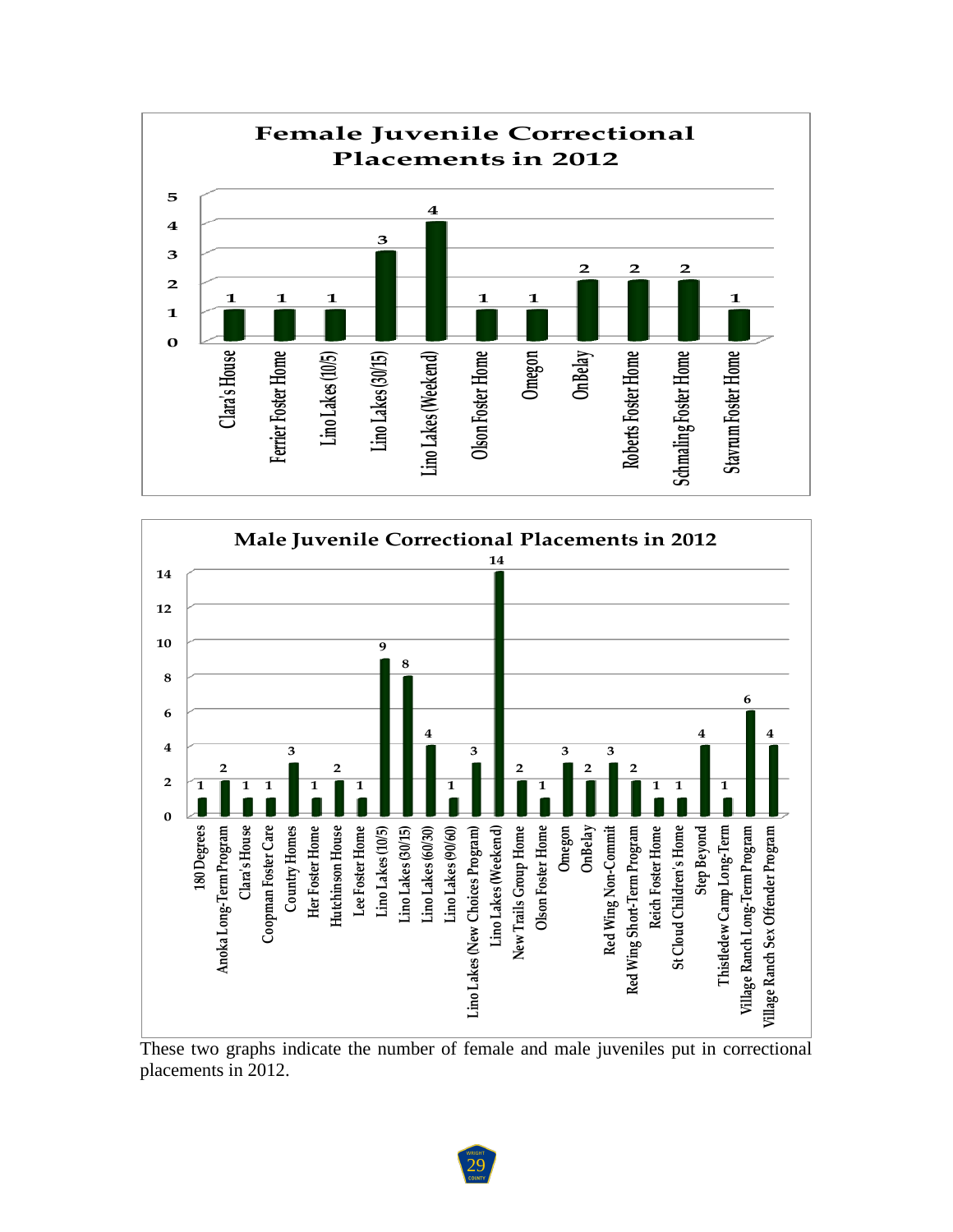



These two graphs reflect our detention placements for 2012.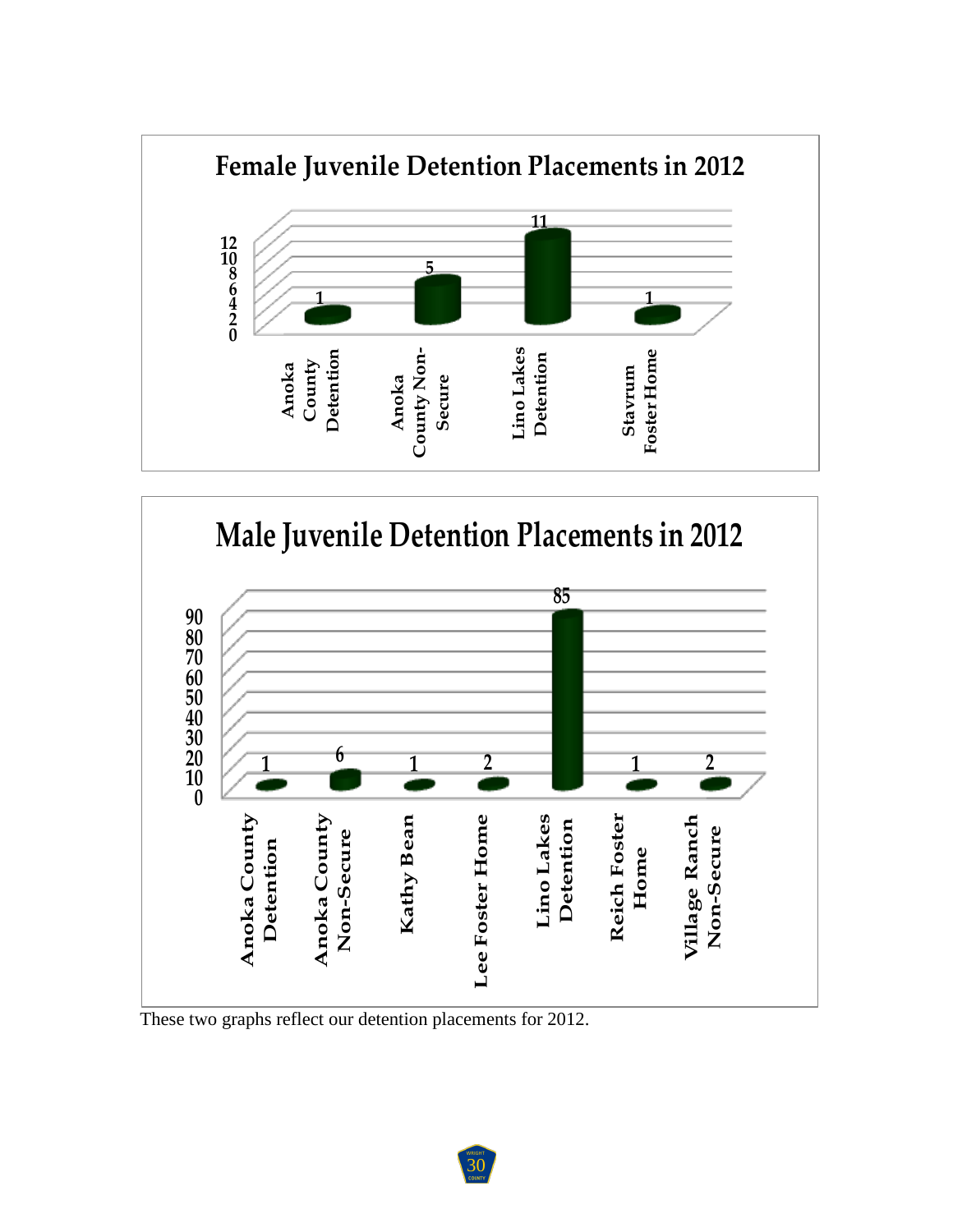#### *Program Unit by the Numbers*

<span id="page-32-0"></span>

The Program Unit completes bail evaluations for the Court on offenses as defined by Minnesota Statute 629.74 Sec 15.



There were a total of 275 felony, 48 gross misdemeanor, and 130 misdemeanor bail evaluations completed in 2012. Please note the assaults may include domestic assaults.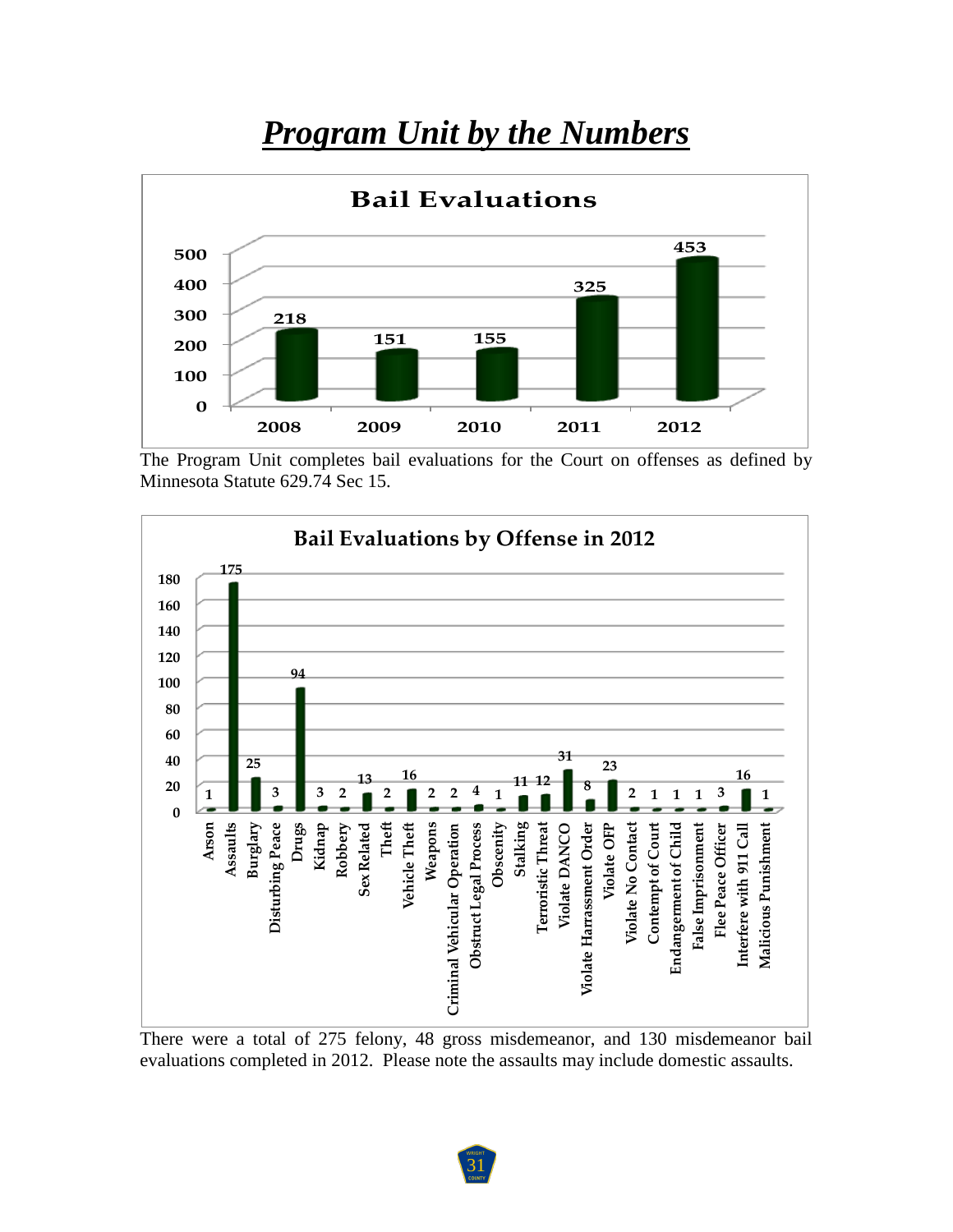

There were 133 adult offenders placed on pre-trial electronic alcohol monitoring, serving a total of 5,974 days.



This was the first full year of the GPS Program. There were 30 offenders on the program for a total of 799 days.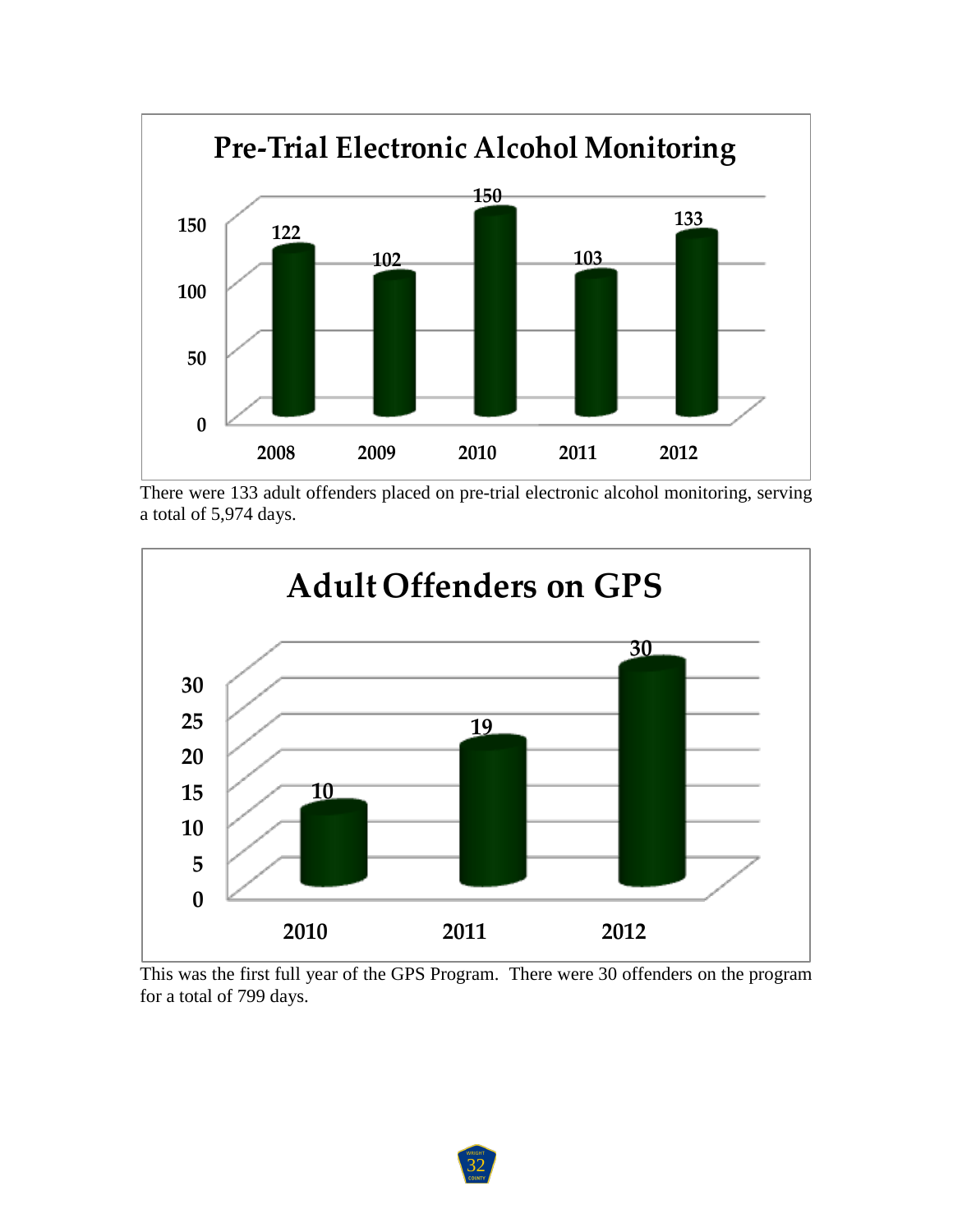

In 2012, a total of 7,299 days were served on home detention and \$183,764.58 was collected to offset costs of the program.



In 2012, there were 31 youth offenders who participated on the juvenile electronic monitoring program. Juveniles served 1,217 days on the program. The average length of time on the program was 16 days.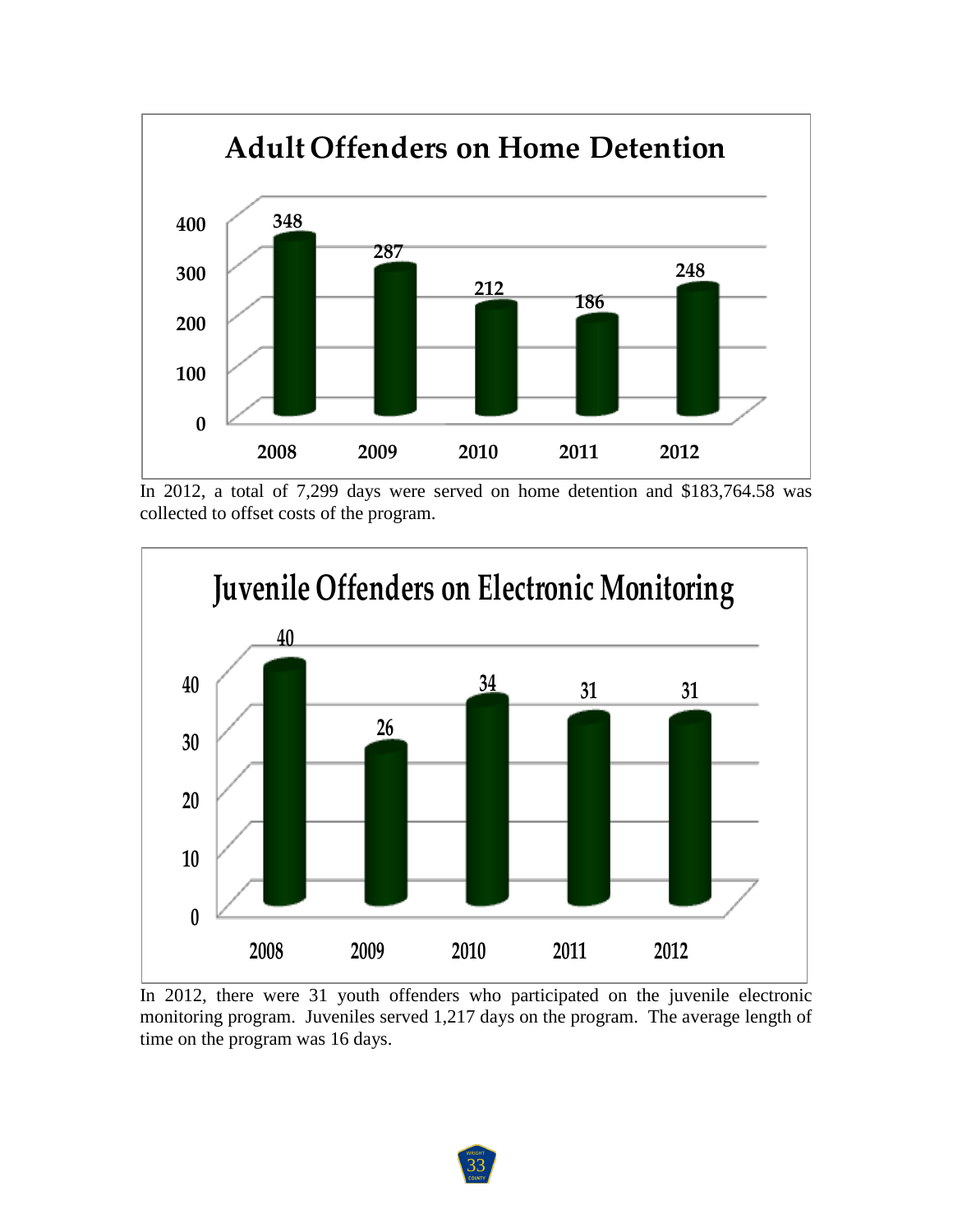

Juveniles utilized this option 15% more in 2012 than in 2011. Wright County Court Services saved \$275,134.25 by using the electronic monitoring option for juveniles versus them being placed at ECRJC.



In 2012, a total of 170 offenders were referred to the Adult Diversion Program.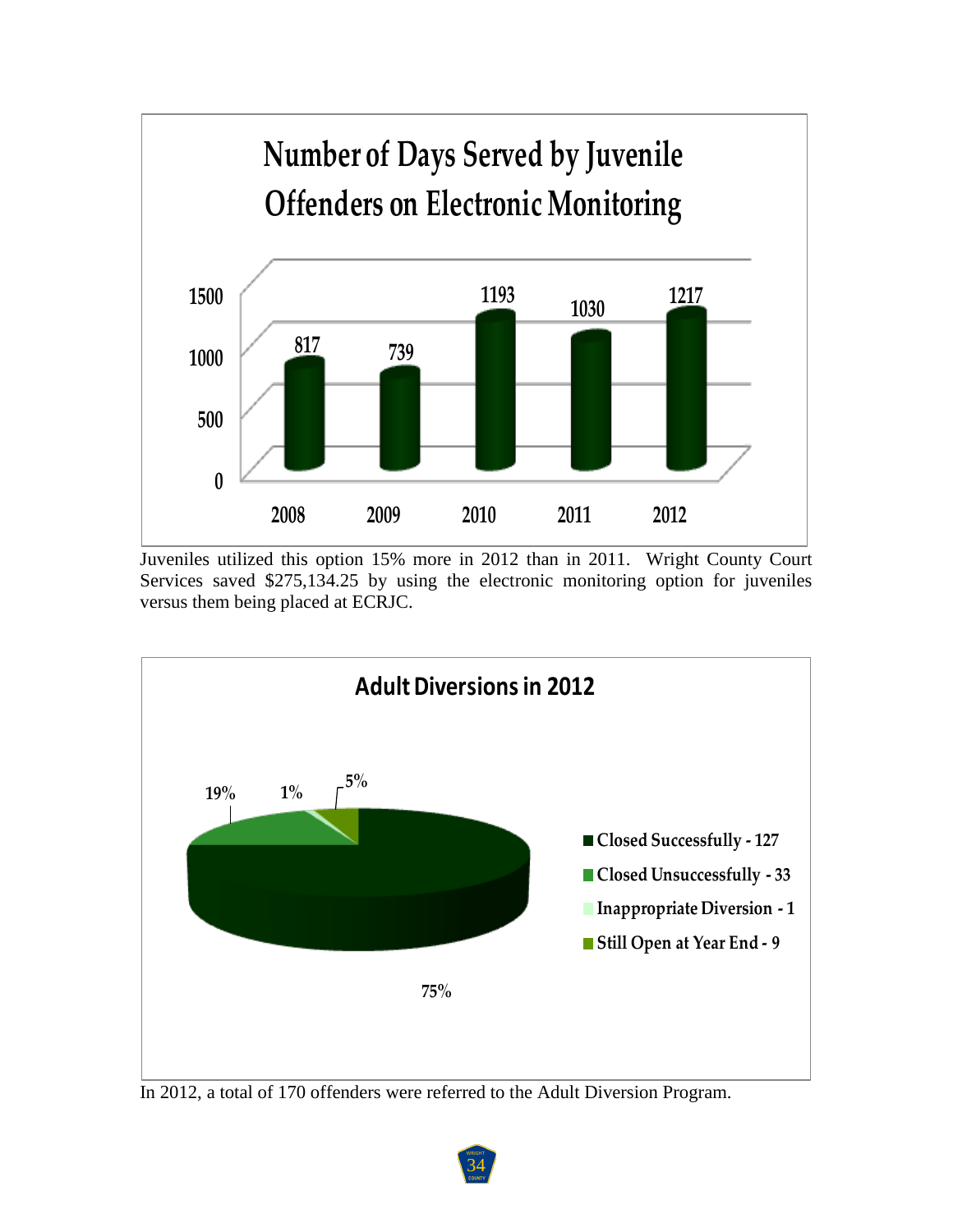

There were a total of 145 new juvenile diversion cases opened in 2012; 151 juveniles met with an agent and signed the Diversion Contract. This number reflects higher than the number of diversions opened because of those who did not attend Teen Court and subsequently came in for a diversion.



In 2012, there were 84 youth offender cases opened to participate in the Teen Court program. Sixty-two of those 84 offenders participated in the program. During 2012, 172 diversions were closed successfully and 9 diversions were closed unsuccessfully. (Closed successful and unsuccessful numbers include diversions and teen court and overlap from year to year.)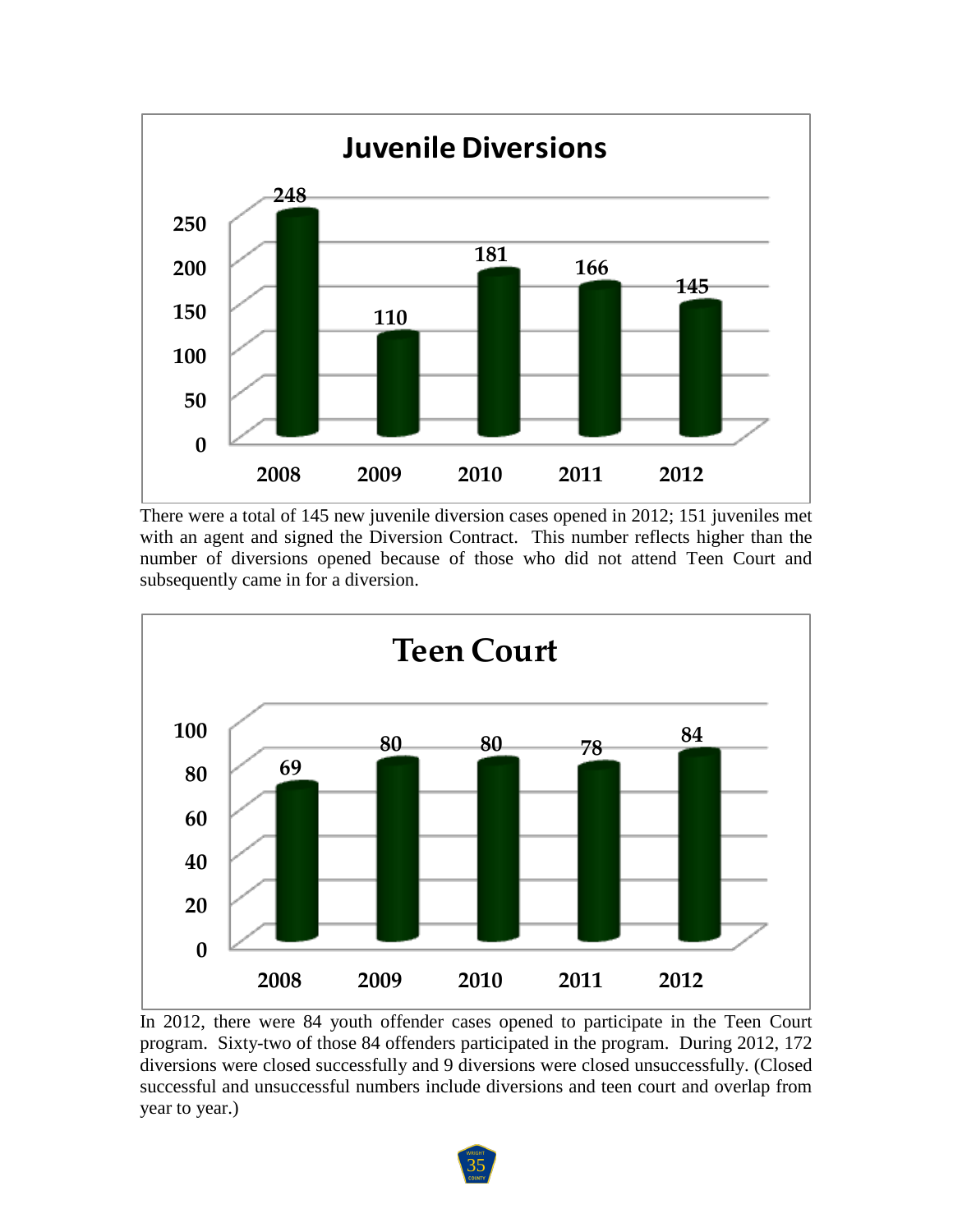

There were a total of 2 adult conferences and 11 juvenile conferences held in 2012.



The curfew offenses continue to be more dominant over the tobacco and ATV offenses.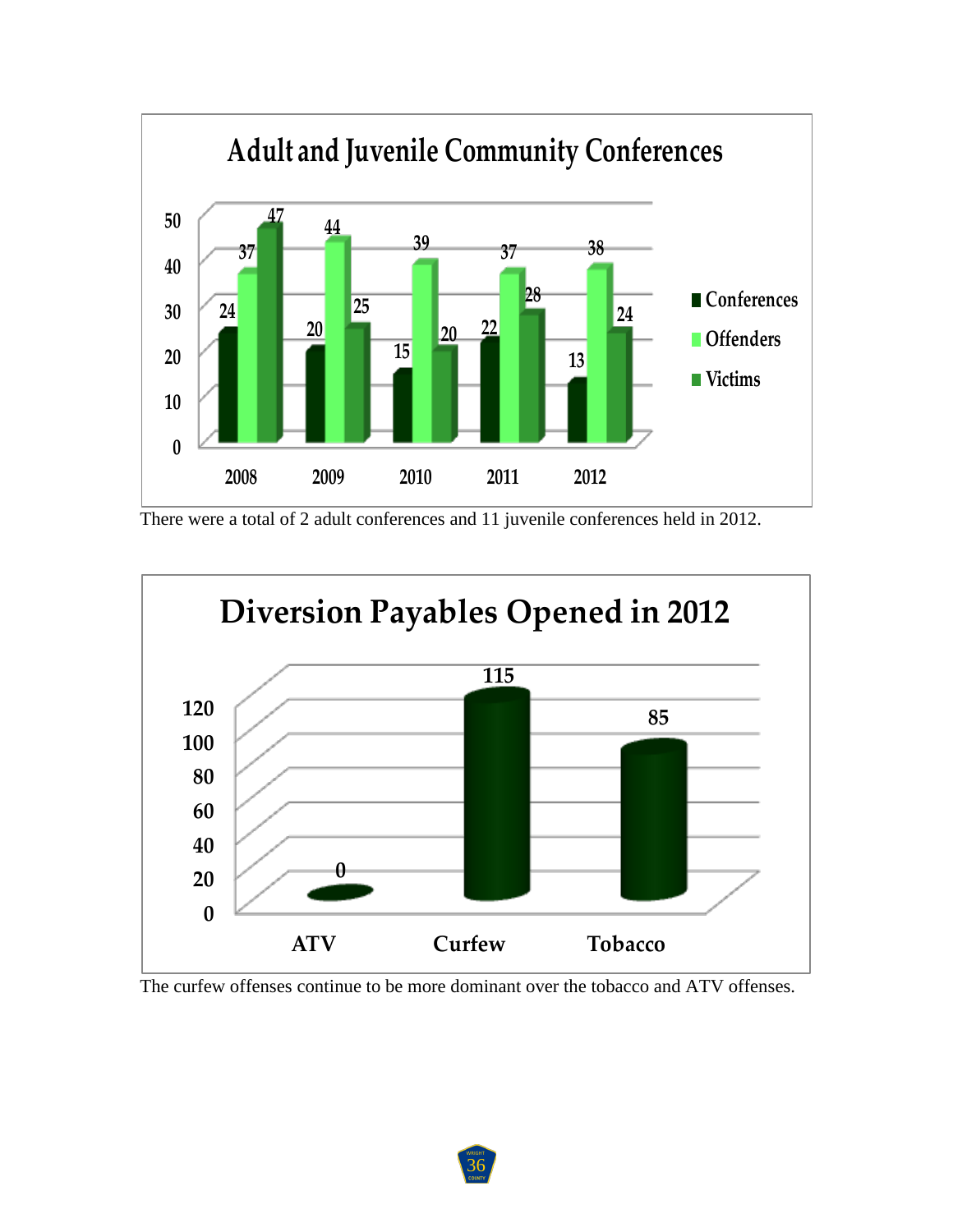

Over four years, 921 juveniles participated in the payable program. This has drastically reduced the amount of cases needing to go to Court.



A total of 11 sessions were held in 2012.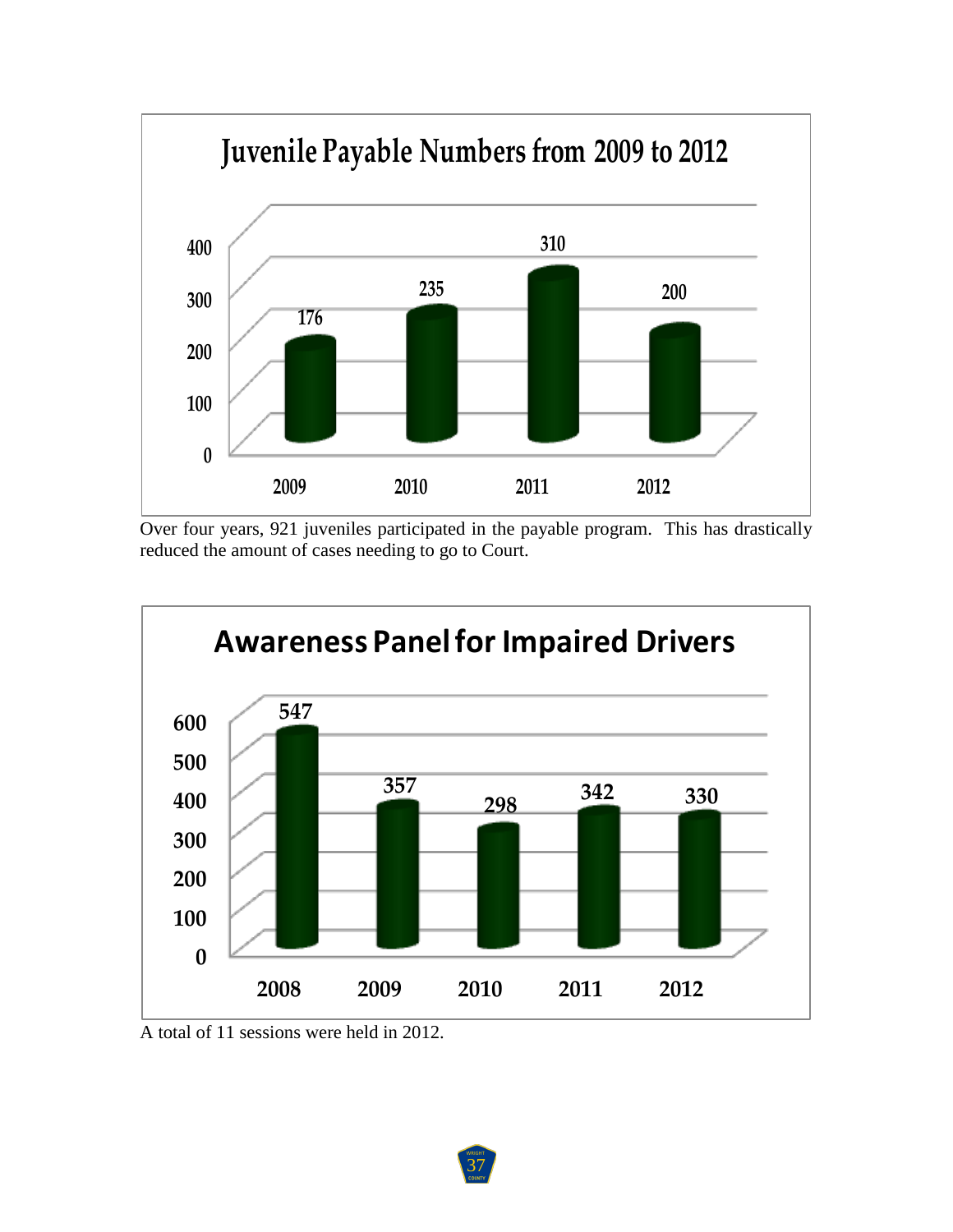

In 2012, there were 28 participants in the youth shoplifting program. There was close to 50% decline in participants between the years 2011 and 2012.



In 2012, 136 youth participated in the Adolescent Chemical Education Program. There is a parental component to this program.